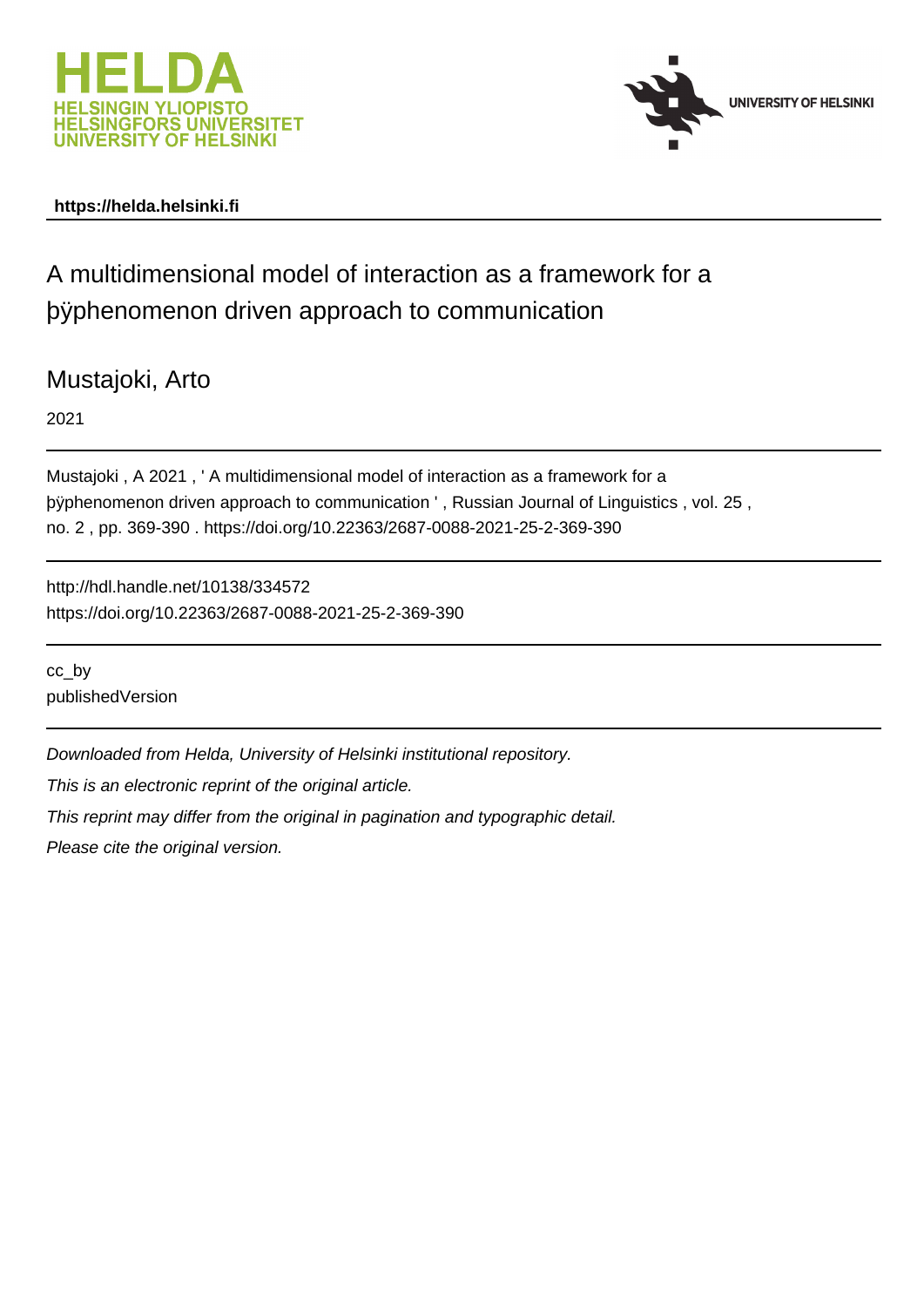

Russian Journal of Linguistics **2021 Vol. 25 No. 2 369—390**

DOI: https://doi.org/10.22363/2687‐0088‐2021‐25‐2‐369‐390

Research article

# **A multidimensional model of interaction as a framework for a phenomenon‐driven approach to communication**

# **Arto MUSTAJOKI**

National Research University "Higher School of Economics" *Moscow, Russia*  University of Helsinki *Helsinki, Finland* 

## **Abstract**

Interaction between people is a cornerstone of being human. Despite huge developments in languages and communicative skills, interaction often fails, which causes problems and costs in everyday life and work. An inability to conduct dialogue also produces conflicts between groups of people, states and religions. Therefore, there are good reasons to claim that miscommunication and failures in interaction are among the most serious problems in the world. Researchers from different fields – linguistics, sociology, anthropology, psychology, brain research, philosophy – have tried to tackle this complex phenomenon. Their method-driven approaches enrich our understanding of the features of interaction in many ways. However, what is lacking is an understanding of the very essence of interaction, which needs a more holistic, phenomenon-driven approach. The aim of this paper is to show that the only way to reach this goal is multidisciplinarity, that is, using the results and methods of different fields of research. This is not an easy goal and task because the way of thinking and doing research varies greatly discipline-wise. A further obstacle is the researchers' training, which, as a rule, focuses on the tradition of only one field of research. The Multidimensional Model of Interaction provides a good framework for a more holistic approach to interaction by viewing the complex phenomenon from different angles. The model includes various phases of the process of interaction, beginning with the choice of the topic by the speaker and ending with identification of the reference by the recipient, as well as the mental worlds of the interlocutors (knowledge, attitudes, values, emotional state etc.), recipient design (accommodation of speech) and external circumstances.

**Keywords:** *interaction, phenomenon-driven research, multidisciplinarity, multidimensional model of interaction, miscommunication*

## **For citation:**

Mustajoki, Arto. 2021. A multidimensional model of interaction as a framework for a phenomenon-driven approach to communication. *Russian Journal of Linguistics* 25 (2). 369–390. DOI: https://doi.org/10.22363/2687-0088-2021-25-2-369-390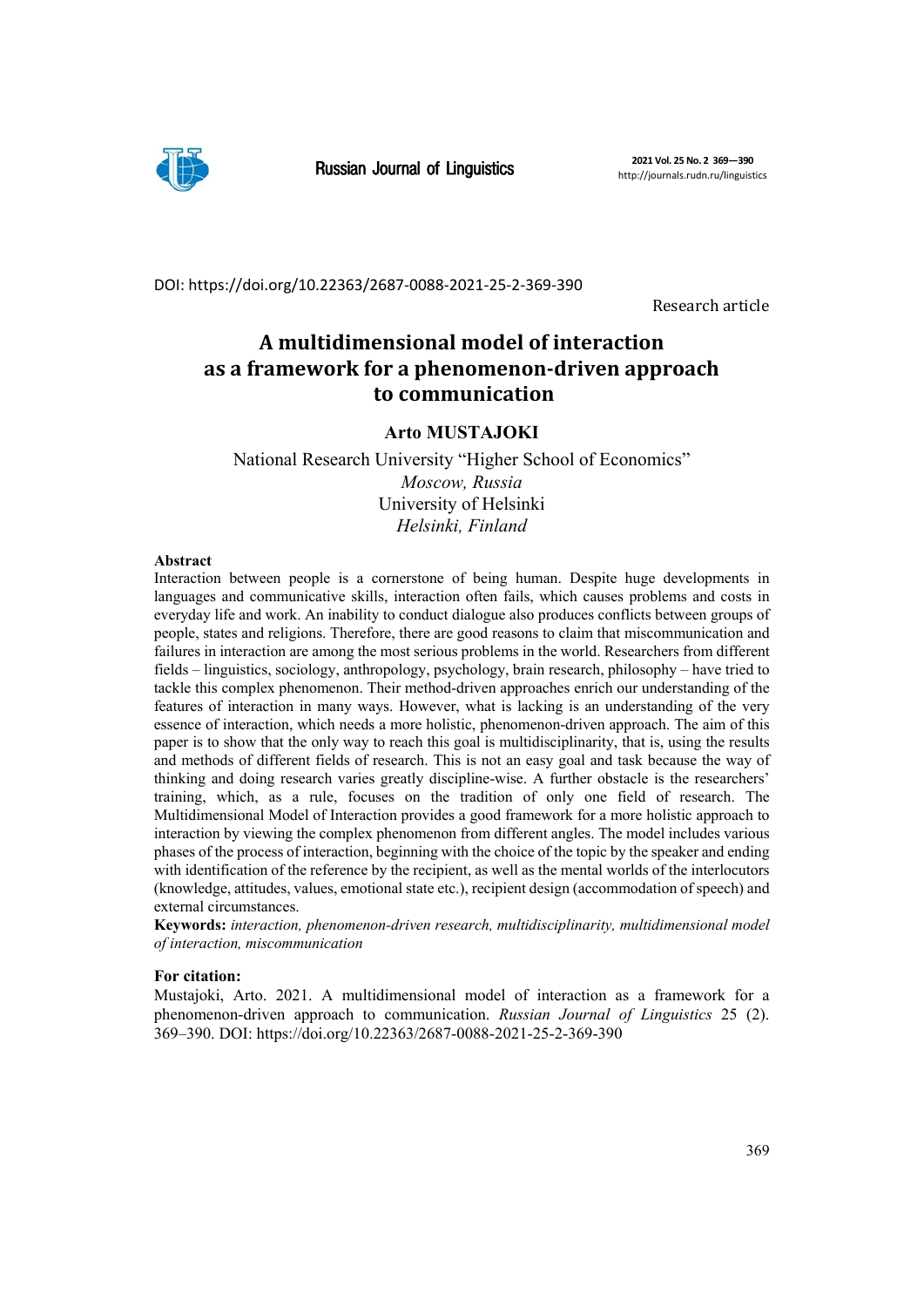Научная статья

# **Многомерная модель взаимодействия** как основа феномено-ориентированного подхода  **к коммуникации**

# **Арто МУСТАЙОКИ**

Национальный исследовательский университет «Высшая школа экономики» *Москва, Россия* Хельсинкский университет *Хельсинки, Финляндия*

#### **Аннотация**

Взаимодействие между людьми – основа принадлежности к человеческому роду. Несмотря на огромные изменения в языках и коммуникативных навыках, интеракции часто оказываются неудачными, что создает проблемы в быту и на работе. Неспособность вести диалог – тоже человеческая черта, которая продуцирует конфликты между людьми, государствами и религиями. В связи с этим есть основания утверждать, что ошибки и сбои в коммуникации относятся к числу самых серьезных проблем мира. Ученые из разных областей знания участвуют в изучении этого сложного явления – лингвистики, социологии, антропологии, психологии. Их подходы, ориентированные на исследовательские методы, во многом обогащают наше понимание различных аспектов интеракции. Однако этим подходам недостает понимания самой сути интеракции, для чего необходим более холистический подход, ориентированный на явления. Цель данной статьи – показать, что единственный способ достичь этой цели – мультидисциплинарность, то есть использование результатов и методов различных областей исследования. Это непростая задача, потому что способы мышления и проведения исследования в разных науках отличаются друг от друга. Еще одно препятствие – обучение исследователей, которое, как правило, опирается на традиции только одной научной дисциплины. «Многомерная модель взаимодействия» обеспечивает хорошую основу для системного холистического подхода к взаимодействию, давая возможность рассмотреть это сложное явление с различных точек зрения. Модель включает различные фазы процесса вазимодействия, начиная с выбора темы со стороны говорящего и заканчивая определением референции со стороны реципиента, а также ментальные миры собеседников (знания, отношения, ценности, эмоциональное состояние и т.д.), приспособление речи к реципиенту (реципиент-дизайн) и внешние обстоятельства.

**Ключевые слова:** *интеракция, феномено-ориентированное исследование, мультидисциплинарность, многомерная модель интеракции, коммуникативные неудачи*

#### **Для цитирования:**

Mustajoki A. A multidimensional model of interaction as a framework for a phenomenondriven approach to communication. *Russian Journal of Linguistics.* 2021. Vol. 25. № 2. P. 369–390. DOI: https://doi.org/10.22363/2687-0088-2021-25-2-369-390

#### **1. Introduction**

Interaction between people is the very foundation of being human. It is also a prerequisite of an active modern society. Consequently, researchers from different fields have tried to understand what emerges when two or more people meet. Researchers, be they linguists, sociologists, anthropologists, psychologists or philosophers, use their scientific education and sophisticated methodologies in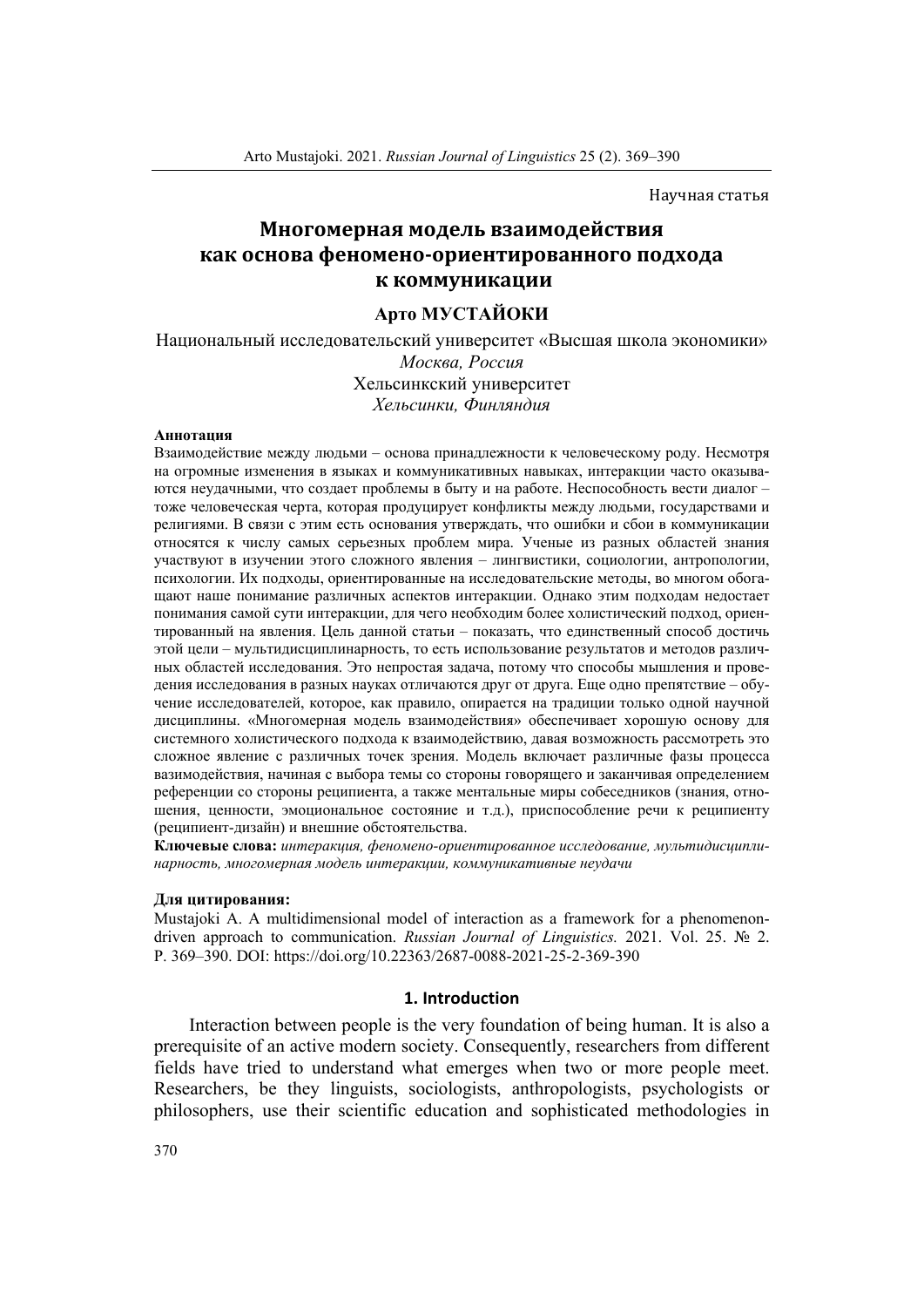trying to understand this fundamental principle of humankind. Their method-driven and discipline-oriented approaches have enriched our understanding of interaction in many ways. However, the knowledge is fragmented and reveals only one aspect at a time of the very complex intercourse between people.

To have a more truthful picture of human interaction, I suggest taking a holistic and multidisciplinary view of it (cf. Mustajoki 2017a). The idea of a wider perspective as such is not new. Edda Weigand claims that linguistics moves from searching for 'the simple' towards challenging 'the complex' (Weigand 2004: 3), or from 'reductionism' to 'holism' (Weigand 2011). Similar ideas are introduced in Istvan Kecskes's 'socio-cognitive approach' (Kecskes 2010). The aim of this paper is to show what such a more holistic approach to interaction could be.

In fact, the need of a wider multidisciplinary approach in linguistics is part of a larger current tendency. Everywhere in the world, researchers are called to solve the grand challenges of humankind, often called wicked problems (see an overview in UIA 2000). The list of these global concerns usually consists of such phenomena as climate change, pollution, energy supply, pandemics and the ageing of the population. According to a general view, solving these worldwide problems is possible only through the joint efforts of researchers from different fields. Such an approach has fundamental consequences for the way research is carried out. Monodisciplinary *method-driven* and *discipline-centred* research is not enough, because the resolution of wicked problems is possible only by applying a more holistic, *phenomenon-driven* approach.

In my view, the topic of this article could and should be added to the list of the biggest problems of humankind. Communication failures and disturbances in interaction are common everywhere: at home and work places, in parliaments, streets and conference venues. They take place between individuals, groups of people and states. Boaz Keysar (2008: 278) puts it very clearly when arguing that misunderstandings do not happen just occasionally because of noise in the system, but are "a product of how our mind works". The consequences of miscommunication produce human, economic and ethical problems and losses.

A holistic view on human interaction is not possible if we only adhere to the visible verbal side of interaction. Therefore, we have to go beyond language and linguistics and enter the territories of other disciplines. In doing this, we inevitably have to take into consideration that interaction is a very complex phenomenon with several intertwined factors present at the same time. That makes it difficult to determine the influence of each of them, which is a challenge for a research methodology. In order to identify the relevant phases and elements of a dialogue, I will refer to the Multidimensional Model of Interaction (MMI; Figure 1). It serves as a theoretical framework enabling discussion of the choices made by the communicants during an interaction, as well as the motivation behind them and the consequences caused by them. This unavoidably leads to a discussion about possible methods of examining various factors that determine the way people interact. The methodological issue will be touched on in Section 2, and then in Section 3, a more systematic review of it will be made.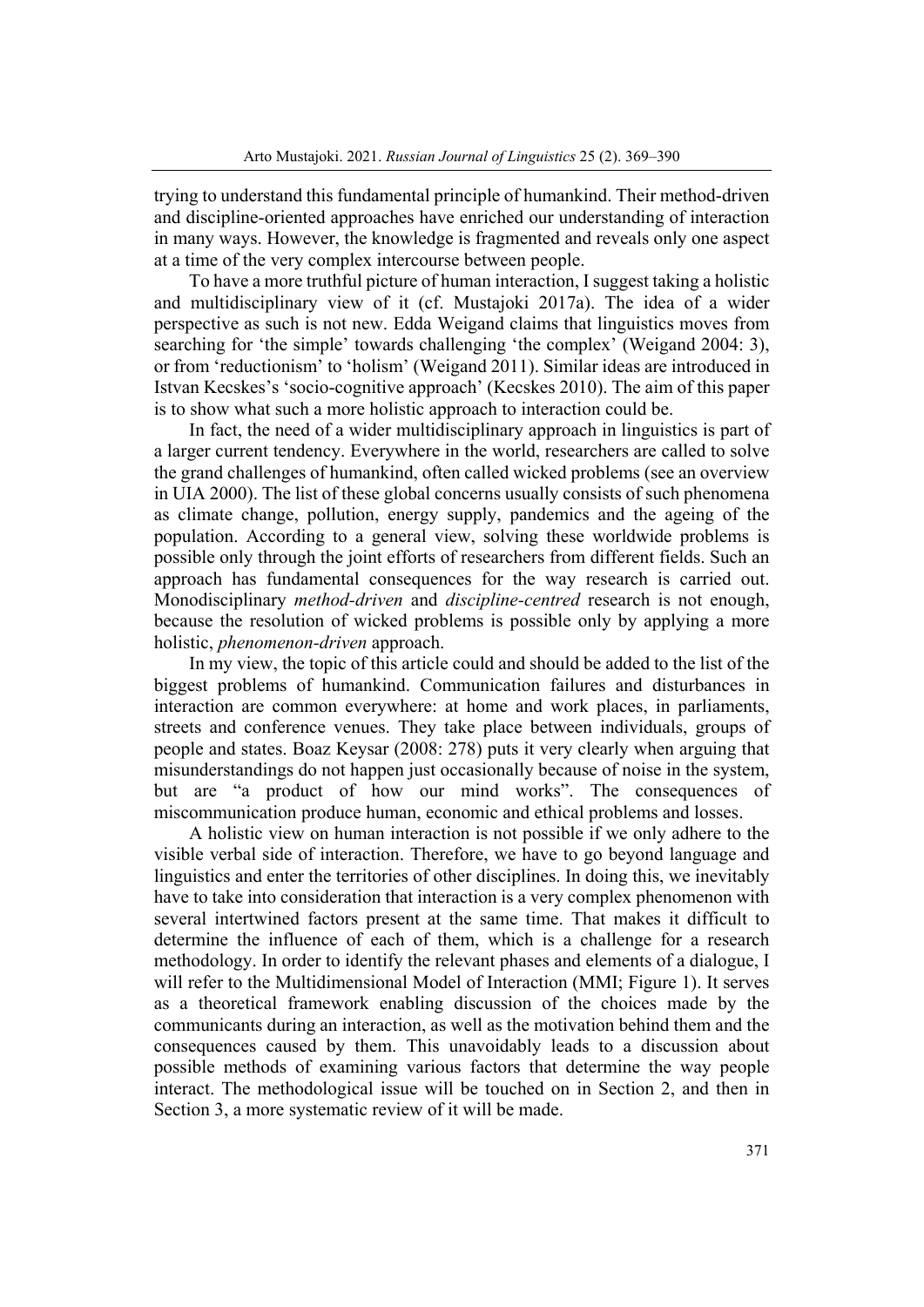# **2. The Multidimensional Model of Interaction**

Before describing the Multidimensional Model of Interaction, it is necessary to comment on some of its features. First, a model is always only a simplified approximation of reality. It is built for a better understanding of the essence of a certain phenomenon. This is true also for the MMI. In real interactional situations, various phases of speech production and comprehension overlap, and the process of sending and receiving a message is not always strictly linear. However, to examine the role of each factor in the process, we have to see each as a separate entity.

A further important comment on Figure 1: interaction is very much built as a joint interplay of participants where their roles change all the time, as pointed out by many researchers (e.g. Grice 1975, Clark 1996). Therefore, it is important to note that the figure does not illustrate an entire dialogue, but its smallest entity, a quantum, in which a speaker says something to a recipient, who tries to comprehend the sent message. The entire dialogue consists of a chain of such quanta. What follows from this is that in examining a quantum, we have to take into consideration the larger whole of which it is part.



**Figure 1. Multidimensional Model of Interaction (cf. earlier versions in Mustajoki 2012, 2013, 2017b, Mustajoki & Baikulova 2020)** 

One more thing about the model. As can be easily seen, the inner part of the figure (Items 1 to 7), drawn as an oval, resembles the famous information theory model of Shannon and Weaver, especially its newer modifications (e.g. Dobrick 1985: 97, Falkner 1997: 88). However, there are some relevant differences as well. First, the oval itself reflects the general idea of interaction better than previous linear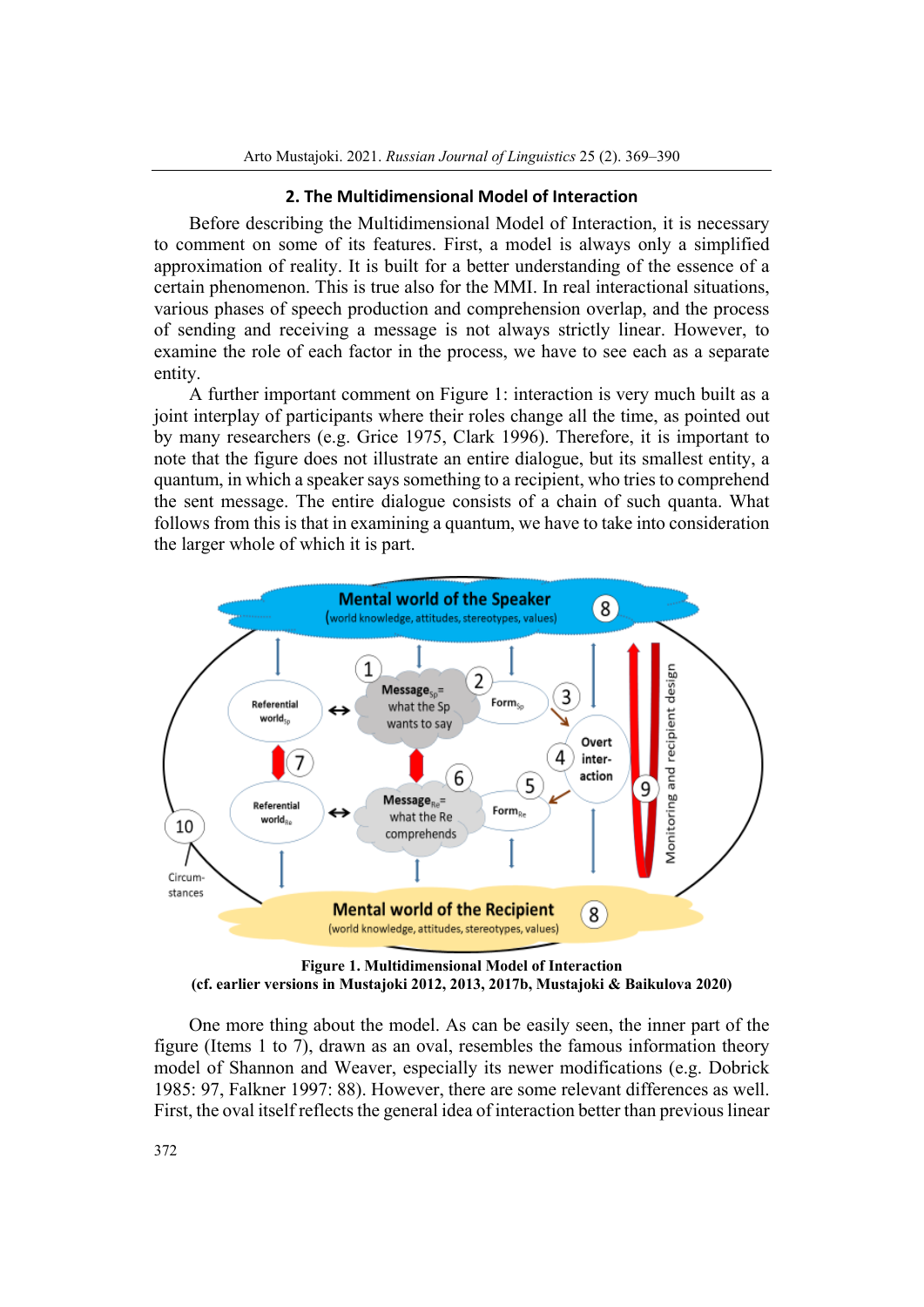presentations. It is true that interaction advances in time, but from the point of view of the interlocutors, the message sent by the speaker will then be rebuilt in the recipient's mind. Technically, the successfulness of the quantum of interaction depends on the extent of the similarity of the message sent by the speaker to the interpretation made by the recipient (Item 6), including the identification of the reference (Item 7).

A further distinctive feature of the model in comparison to many others is how it differentiates between various phases in speech production and perception. This enables the consideration of problems of interaction in more detail. We will return to the oval core of the figure below. Before that, we will examine the outer factors, which have a vital influence on the way people interact. All these elements – circumstances, recipient design and mental worlds – are mentioned in the literature on interaction, but usually only as separate factors. The aim of the model is to put them into a coherent whole.

#### *2.1. Circumstances*

The outermost factor presented in Figure 1 is the circumstances (Item 10), that is, the conditions in which the interaction takes place. This factor may seem trivial because it is obvious and in some sense technical. However, it deserves attention because it substantially influences the course of interaction but is often ignored in recordings and transcripts of dialogues.

The most obvious part of the circumstances is the physical environment. The speaker often notices noises caused by machines, children playing, music, traffic or a crowd, but nevertheless, underestimates their effect on the hearing and perception of speech. Another technical obstacle is the distance between interlocutors, which hinders understanding in settings where the speaker does not realise that the recipient is no longer or not yet in a place where he can hear the speaker. This frequently happens in domestic environments (Mustajoki & Baikulova 2020).

An important characteristic of interaction is the number of interlocutors. Gus Cooney et al. (2020) list features which are different in a group conversation in comparison to a dyadic one: (1) less "airtime" per person means more competition for it between interlocutors, (2) turn-taking becomes more complex, and (3) listeners have fewer opportunities to give feedback. When the number of participants increases, recipients are more hesitant to interrupt the speaker, which means that more moments of non-understanding remain ignored without correction.

The timeframe for a conversation may be short or long, but it is always limited. Adults have learnt to regulate their speech in accordance with the time available for conversation by intuitively bearing in mind the maxim of quantity. So, depending on the situation, answers to questions such as *How was your holiday?* can vary on a large scale from a very short reaction (*Quite nice*) to detailed stories about funny incidents and rare experiences. People know, on some level of awareness, that too long a story is boring, and a story that is too truncated is non-understandable, but they pay attention to this mostly only when other people are speaking. However, as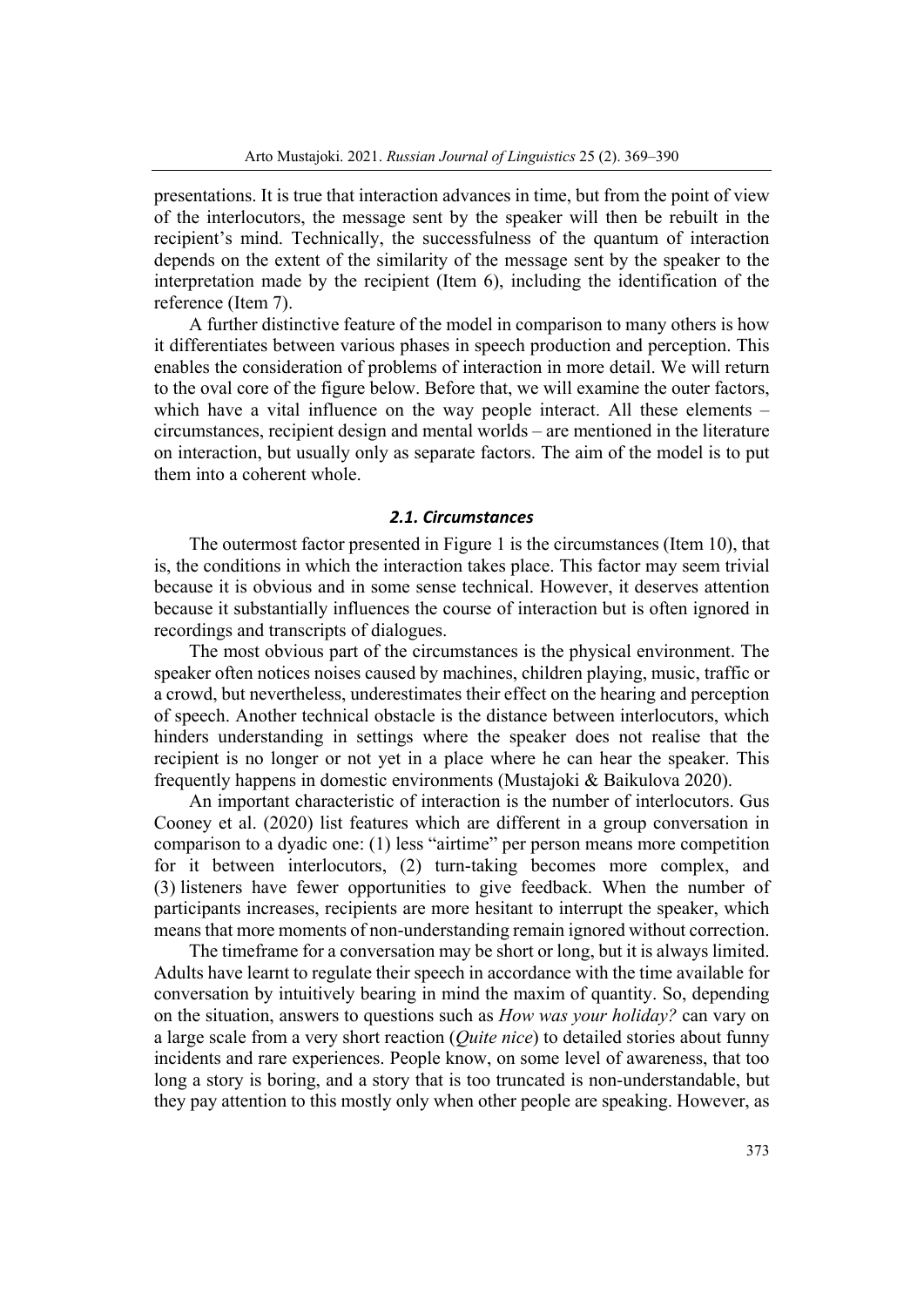is the case with all maxims, the maxim of quantity is often broken. Additionally, the right amount of speech seems to be different for a speaker who is eager to tell something and for a recipient who is waiting for his turn in a dialogue. The ability to regulate one's speech according to the available timeframe is important in both everyday conversation and institutional settings, for example, in meetings and interviews.

A substantial component of the circumstances derives from the composition of the interlocutors: how familiar they are with each other, and what their backgrounds and feelings are. This leads us to the next topic, Item 8.

# *2.2. The mental worlds of interlocutors*

Communicants' mental worlds (Item 8) play a crucial role in interaction. In the MMI, *mental world* is used as an umbrella notion for the wide range of various capacities, experiences and beliefs the interlocutors bring to the communication situation. For the sake of clarity, various characteristics of the mental world are discussed in three blocks: communicative tools, the mind and brain capacity. The distinction is partly artificial because communicative tools can be seen as a part of the mind, and the mind may be placed in the brain. However, as will be seen, these elements also have their own specific features.

*Communicative tools.* Let us start with the most obvious, language. Even in the case of a native tongue, people do not know the "entire" language. Therefore, interlocutors' linguistic capacities are never identical. It is clear that the vocabulary of a Moscow student differs greatly from that of a pensioner from Sakhalin Island. However, big differences can also be seen in the number of words Moscow students know and use (Polikarpov 2012). When interlocutors are different enough, they often realise their differences in knowing words, but nevertheless the speaker regularly fails to consider whether the words known by her are known also by others.

Communicative or pragmatic competence consists of a great amount of words (vocabulary), the ability to construct phrases from them (grammar) and a vast variety of skills which enable people to make the right choices and moves in the course of interaction: when to speak, which topic to touch on, how and to whom to express one's feelings, how to use indirect speech acts, how to react to nonunderstanding, and myriads more (see Padilla Cruz 2018, Mazzarella & Pouscoulous 2020, and the literature there). A better term for this could be the *communicative toolbox* (cf. Rakiċ *&* Maass 2019: 69). This emphasises the practical character of this fundamental element of interaction. In each communicative setting, interlocutors need a repertoire of communicative tools specific to that particular situation. A person who is brilliant in trade negotiations may be helpless in trying to conduct a dialogue in a bar with a person from the street – and vice versa.

The metaphor of a communicative toolbox concerns both verbal and nonverbal instruments. Bruno Bara (2011: 444–445) sees the main difference between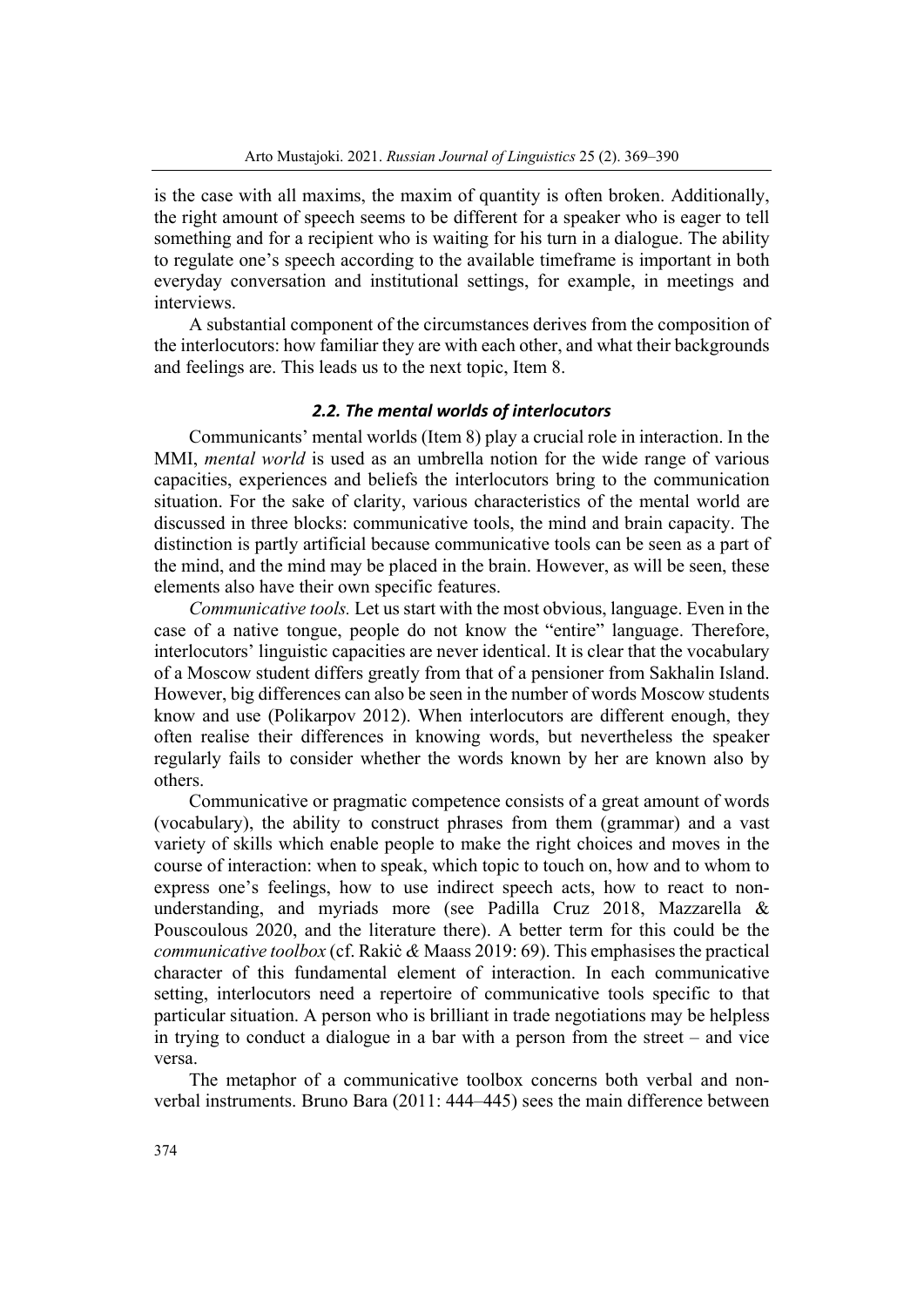them not in the external format of the tool but in the characteristics of the symbols they use. The linguistic part of communication is built on a system of hierarchically interlinked symbols, while extra-linguistic communication relies on a set of autonomous symbols. There is also a difference in the level of being conscious of using these tools. Extra-linguistic tools are used almost exclusively in an automated mode, while the usage of linguistic tools provides more options for deliberative discretion.

The idea of a toolbox means that if a certain instrument is not there, you cannot use it. In fact, the overall theoretical communicative capacity as such is not decisive for pragmatic competence but the quick availability of needed words, structures or skills. Usually communicants have only a second or two to make their choices. Therefore, it is not enough that a certain word or manner of communicative behaviour exists in the toolbox if the user is not able to find it in the time limit the situation allows.

A central instrument in the speaker's toolbox is the ability to adjust speech to the audience, or recipient design: this will discussed in more detail below after a journey to the mind and the brain.

*The mind.* Words and other linguistic elements are units of the personal idiolects of interlocutors, while the concepts behind them are constituents of her or his mind. Even when different people use the same words, they often mean different things. Adjectives and abstract nouns are especially vague. A *long* journey, *warm*  weather and a *good* president have different interpretations in communicants' minds. If two persons or groups of people support democracy, it is almost guaranteed that they do not give the same meaning to this concept. More concrete concepts, such as "home", "holiday" or even "stone", may also have various interpretations, which is a challenge for mutual understanding (see e.g. Nickerson 1999, Mustajoki 2012, Hautamäki 2020).

Culturally specific concepts have gained much attention in literature on intercultural communication. Other popular topics in cultural comparisons are values, mindsets, mentality and communicative behaviour. Cultural differences can be seen only in comparison at a statistical level as a certain probabilistic phenomenon. Further, people differ from each other as individuals. However, the way we speak to a person does not derive from her or his actual characteristics but from our impression of that person in our minds (cf. van Dijk 2006:159-176, Mazzarella 2013: 41). If we believe that the person we are talking to does not want to discuss the coronavirus situation, we avoid this topic of interaction regardless of whether this is true or not.

Attitudes and stereotypes play a significant role in people's communicative behaviour. When the name of a known person (a relative, friend, celebrity) or a person belonging to a certain group of people (Russians, Blacks, teachers, Harley Davidson owners), an institution (a sect of a church, a political party, a university), a kind of sports or a branch of arts appears in a discussion, it inevitably creates some preconceptions, assumptions and prejudices in the interlocutors' minds.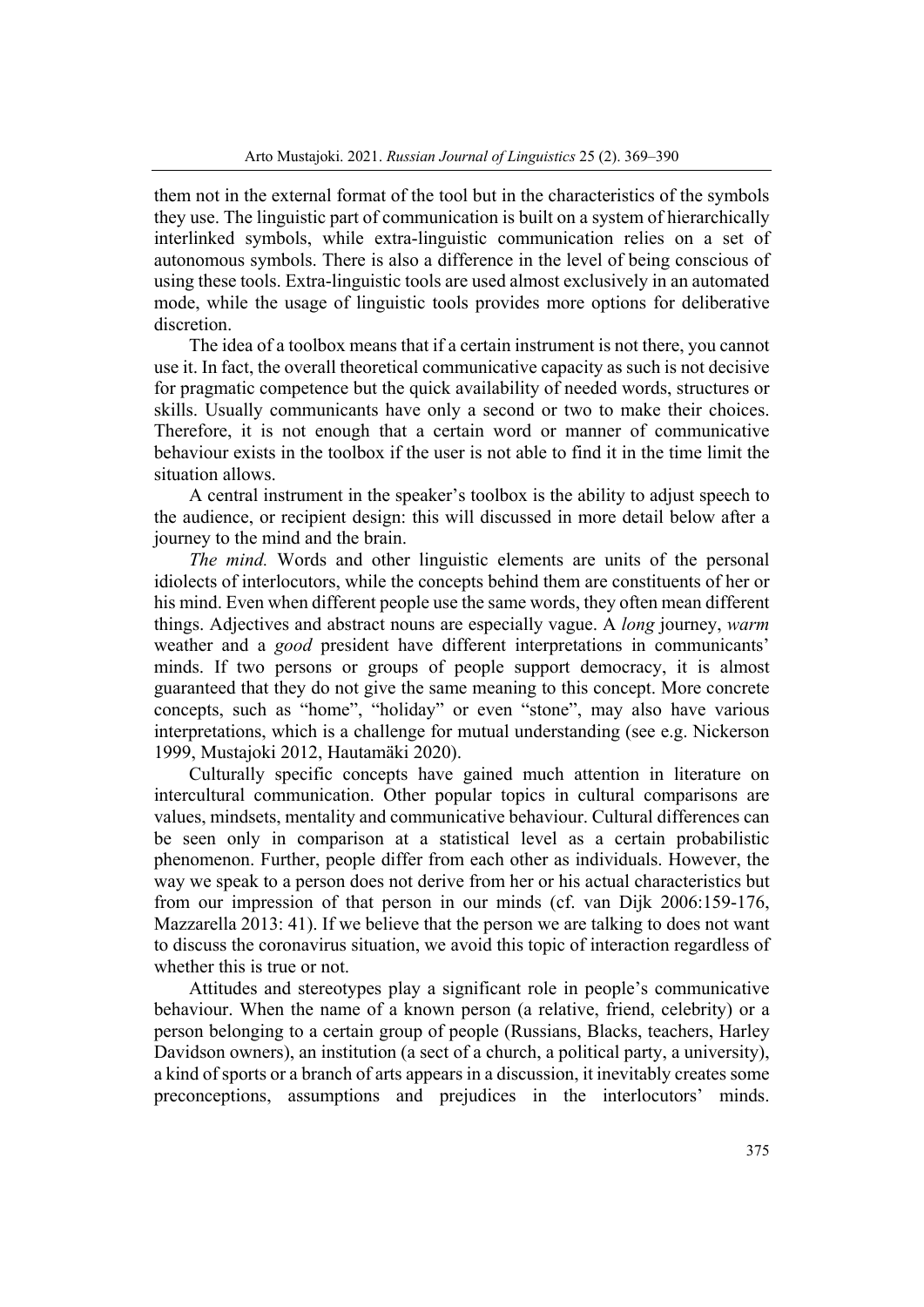Participants' attitudes are not always expressed directly but come out in the way they speak. You are unlikely to say *I don't like when they recruit immigrants to our office*, but you might say *The new immigrant in our office is quite a nice chap* – which reveals that this is a surprise to you. Stereotypes and the problems caused by them in interaction have been the object of many studies (see e.g. Greenwald  $\&$ Mahzarin 1995, Fiske et al. 2009).

Both the physiological and emotional states of interlocutors influence the way we speak and comprehend speech (cf. Peräkylä & Sorjonen 2012, Mackenzie & Alba-Juez 2019). Feelings and moods derived from these external factors reduce people's concentration on interaction. This emerges in the narrowing of people's viewpoints and an increase in egocentric behaviour.

*The brain.* Besides the mind as a rather wide and unclear entity, some features of the human brain make a more concrete, sometimes even measurable factor of influence on people's behaviour in interaction. Although the human brain has an astonishing capacity with its flexible structure and a huge amount of knowledge, it also has its limitations. The brain is very effective at harvesting pieces of information from its surroundings, but it can process only a small fraction of it (see Mustajoki 2017b and the literature there). Therefore, it has to save cognitive energy whenever it is possible and reasonable (Bargh & Chartrand 1999). Cognitive busyness has substantial consequences on interaction (Gilbert et al. 1988). In concrete terms, this leads to automated processes and insufficient concentration on interaction, both of which easily cause communication failures. When considering the influence of these factors, we have to bear in mind the heavy time pressure present in most interactional settings.

The speaker saves cognitive energy by always speaking in the same way (Kecskes 2017). We all have our favourite words, phrases and constructions, which can be easily and quickly found when we produce speech. This is especially important in situations where cognitive busyness is present – and it often is in real life. The recipient saves cognitive energy by not concentrating on listening. This is naturally not the only reason for being an incompetent recipient. A recipient may also close his ears when he is not interested in the topic the speaker has chosen or if he has something important to think about at the same time. All in all, the restrictions of the brain cannot be overlooked when we try to understand what really happens in interaction.

# *2.3. Recipient design and monitoring*

Item 9 in the figure refers to an essential element of interaction, namely recipient design (Newman-Norlund et al. 2009, Blokpoel et al. 2012, Mustajoki 2012). Other terms used in this connection are *audience design* (Sacks & Schegloff, 1979; Horton & Gerrig, 2002), *accommodation* (Palomares et al., 2016) or just *tailoring* (Pierce-Grove, 2016). Katrina Bremer and Margaret Simonot (1996) regard recipient design as the main tool in achieving communicative goals and preventing problems in understanding. The monitoring of the recipient's reactions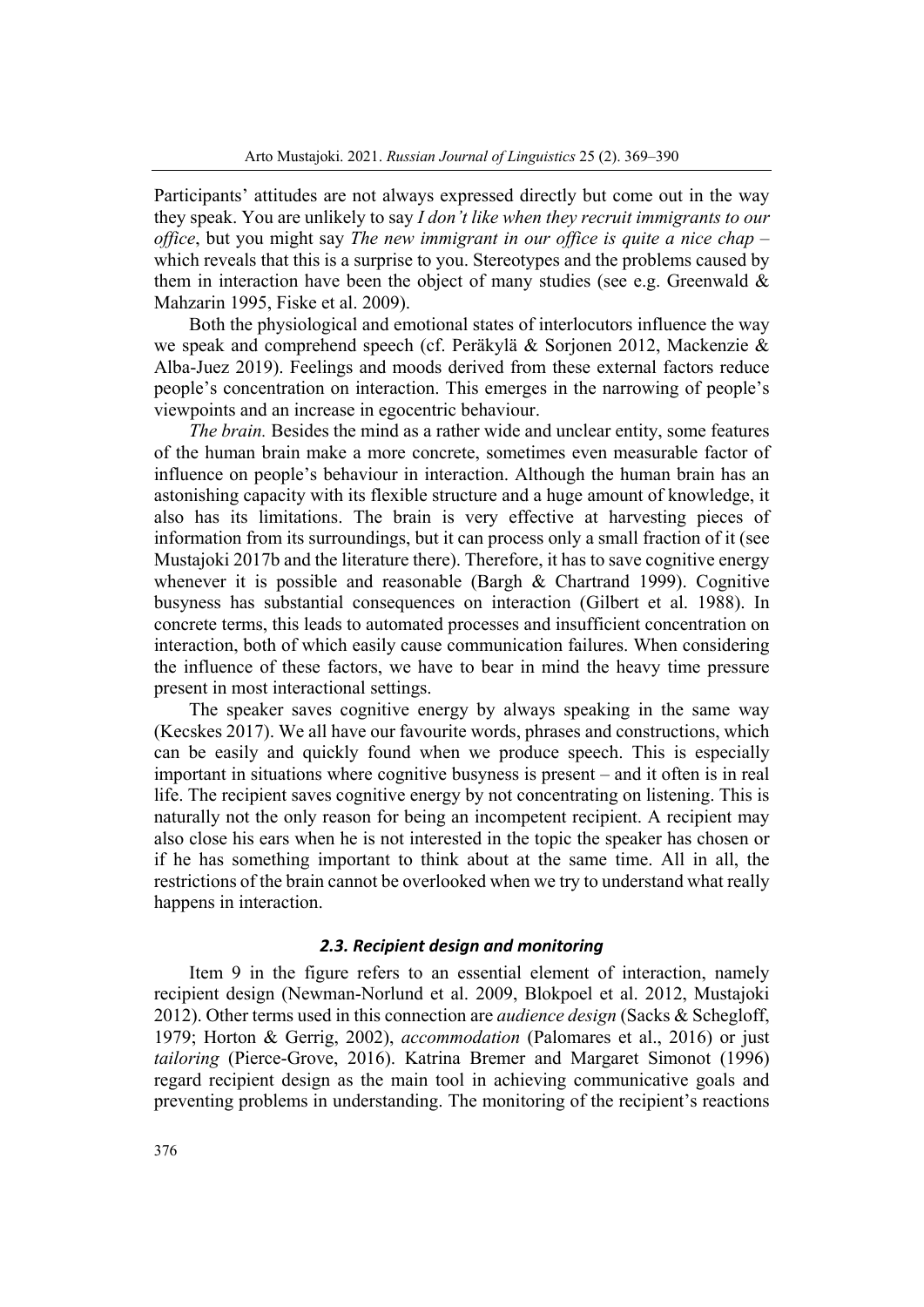is an important prerequisite for it (Clark & Krych, 2004). "In interaction, interlocutors adapt to one another, consciously or unconsciously", as Jessica Gasiorek and her colleague put it (Gasiorek et al. 2019: 294).

Individualisation of speech by adjusting it to the current situation is an important tool in reaching (sufficient) understanding, and therefore, its absence is a substantial risk factor. But on the other hand, conducting recipient design, especially in situations new to the speaker, requires cognitive effort. Therefore, the speaker has to find a reasonable balance between energy consumption and the risks to non-comprehension of her speech by the recipient (cf. Sperber & Wilson 1986, Do et al. 2020). As a rule, people are ready to put more effort into interaction in situations which are rare and important. It is possible to compensate for communication problems caused by differences in background knowledge with intensive recipient design. This explains the paradoxical claim according to which communication failures are less common in interaction with strangers than in everyday life (Ermakova & Zemskaya 1993, Mustajoki 2013, 2017b).

People perform recipient design all the time when interacting. A striking example is when people speak to small children. An automated switch to baby talk immediately happens in everyone's speech. However, the overall ability to conduct recipient design varies. Sellers have stable routines in their way of speaking, but if they are skilful, they can individualise their speech according to their impression of the current customer. When we sell our ideas or desires to someone, we express our thoughts more carefully than usual and try to convince the recipient with tools which are calibrated for the conversation with him.

Speakers also make some general presumptions about the "other minds" they are dealing with. In categorising these mental states of others, people tend to use two dimensions: experience (the capability to sense and feel) and agency (the capacity to plan and act). People do not always ascribe a state of mind to other people, but on the other hand, they do ascribe a state of mind to non-humans (plants, gods, computers; Gray et al. 2007, Waytz et al. 2010). In fact, speaking to a nonhuman is a rather common phenomenon (Mustajoki et al. 2018). This may also cause problems in interaction. If someone using a computer says *Where is my file!?* with irritation in his voice*,* it is difficult for the person sitting in the same room even if that person is located at a distance from the speaker to comprehend whether this is a request for help or just an annoyed reaction.

In general, speakers often do not conduct recipient design at all or conduct it in an insufficient manner. There are several reasons for inadequate recipient design. A significant background factor here is people's egocentrism. We see the world through our own lenses (Kruger et al. 2005; Epley 2008, Keysar 2008, Kecskes & Zhang 2009, Todd et al. 2015). Most people have the ability to feel empathy, and we may know approximately what other people know and think, but the speaker can never be sure about the recipient's knowledge of the question at hand, as well as about his motivations and desires concerning the current interactional situation.

A further factor which reduces the level of recipient design is the speaker's cognitive load (see e.g. Roßnagel 2000; Vogels et al., 2020). When emotional or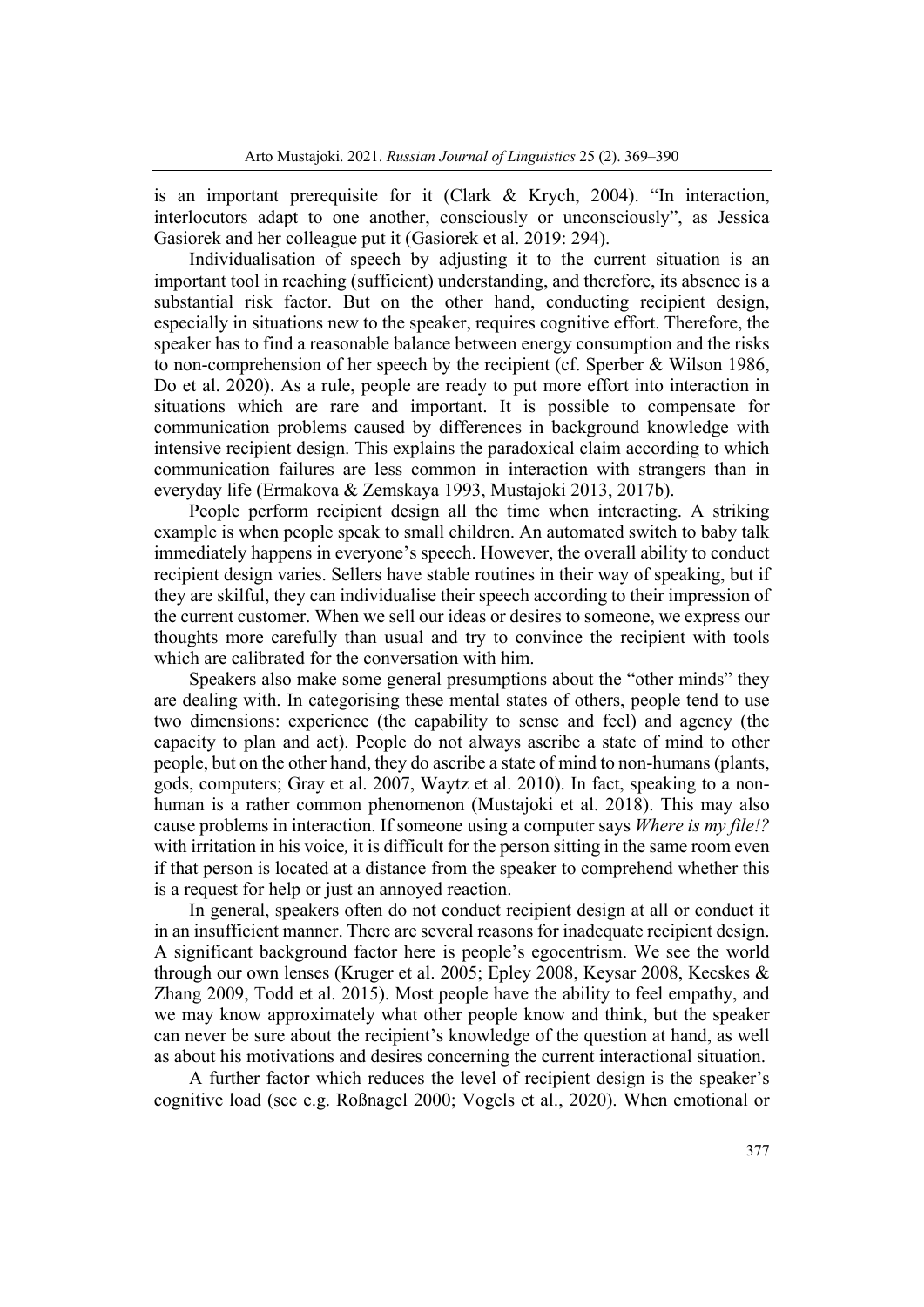physiological worries fill people's minds, less space is left for maintaining recipient design. Another obstacle may be a lack of the skills needed to conduct appropriate recipient design. This often occurs, for example, when specialists, e.g. doctors and IT workers, explain something to a layman. One problem in conducting recipient design is people's unawareness of the way in which they speak. "Speakers … tend to overestimate how effectively they communicate, believing that their message is understood more often than it really is. … Most people, most of the time, think that what they say is pretty clear", as Keysar (2008: 277) puts it.

# *2.4. The speaker's work*

Now we start, step by step, to examine interlocutors' behaviour in the course of a dialogue using the inner oval of Figure 1 (Items 1 to 3). As was mentioned, we consider the smallest unit, a quantum of interaction, in which a speaker says something to a recipient. The first choice for the speaker is to decide whether to say something or not. If the speaker decides to go ahead, she has to select the topic. The speaker can choose between two main options. In the middle of an interaction, the speaker is often in a position where a reaction to the previous dialogue is expected. Of course, the speaker can always ignore what was said previously and start a new topic, but for this, the speaker should have special deontic rights (see e.g. Stevanovic & Peräkylä 2012) or else this would be impolite. Another option is to have a totally open space for saying (almost) anything. This would happen at the beginning of a dialogue or entail a separate reaction to something which is happening nearby. The choice of topic is very much determined by the needs of the speaker. It is not reasonable to start to tell a complicated joke or explain how a computer programme works if there is time only for a short comment.

Practical and emotional needs, the desire to receive a concrete piece of knowledge, support or compassion are good reasons to speak to someone. On the other hand, sometimes it is wise to speak without a concrete goal just to keep a discussion alive. In addition to this, the speaker usually wants to say something which is also relevant to the recipient and show him that she is also interested in his interests.

Besides these general needs and rules of behaviour, the speaker may have more specific speech strategies. First, she usually, consciously or unconsciously, chooses between convergent, neutral and divergent strategies (Gallois et al. 2005). Consider the following situation. Tamara, a student of Moscow State University, is visiting her grandfather Viktor, who is living in Barnaul, a city in Southern Siberia. He is a committed supporter of Putin, while she finds Putin's way of ruling to be authoritarian and non-democratic. Tamara has to decide, consciously or unconsciously, which speech strategy she will take. A convergent strategy would entail sympathetic attitudes towards her grandfather's opinion, while a divergent strategy would lead to unpleasant debate and open conflict. A neutral strategy would be avoidance of the whole topic – if possible.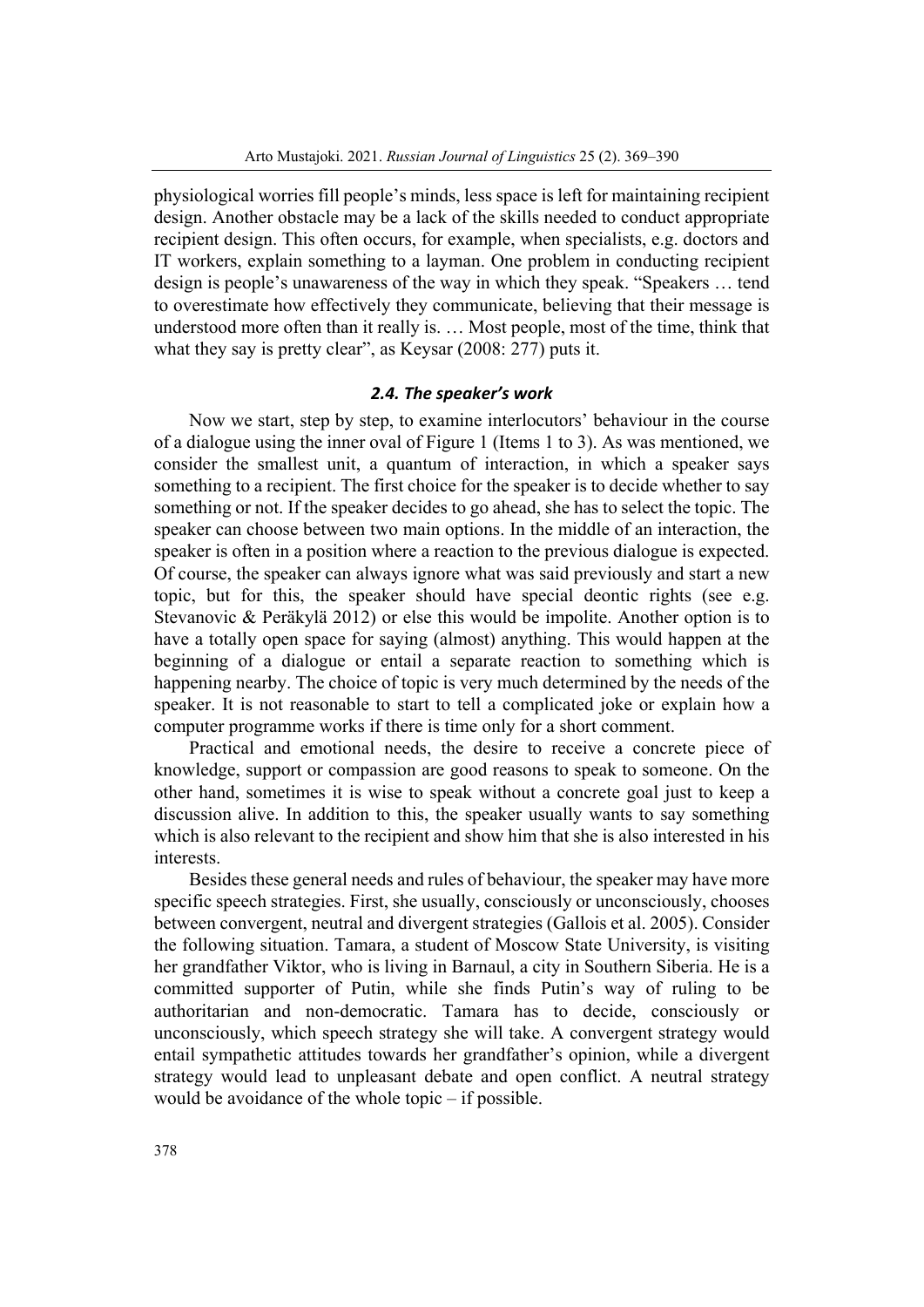Technically, the choice of the topic or content is followed by the next choice: how the speaker words what she wants to express. The situation and the participants of the dialogue determine how the speaker takes into consideration the needed register, scale of politeness and degree of recipient design.

Sometimes there are rather sophisticated differences in the usage of abstract or concrete notions when we comment, positively or negatively, on people's behaviour. If a person belongs to our group, we tend to use abstract expressions to describe positive characteristics and concrete ones when speaking of negative features. When speaking of out-group members, the opposite is true. So if John is one of "ours", we usually say *He is helpful* (positive information) and *He hit Jack*  (negative information). If Jack belongs to "those", people tend to prefer another wording and say *He helped John* and *He is aggressive* (Maass 1999).

After the speaker has selected the content (message) and form, she gives the phrase a phonetic form (Item 3). Here both permanent defects of speech and occasional unclear pronunciation, such as mumbling or swallowing part of a phrase or word, are possible. The latter is rather frequent both in everyday interaction and in foreign language speech, albeit for different reasons. In the former case, it may be caused just by not concentrating on the interaction (Mustajoki 2017b) or by hiding something (Brennan & Schober 2001). When speaking in a foreign language, the reason for unclear pronunciation is often a lack of confidence of whether the proposed word is correct or not (Martinez 2018).

The next stage (Item 4) is the only overt part of the process, when the set of sounds produced by the speaker move through the air to the ears of the recipient. The observable outcome of the speaker's work has been an object of intensive research in interactional research. The recipient's obligations begin after the overt part of the interaction.

# *2.5. The recipient's work*

When the recipient begins his work (Items 5 to 7), the first thing is to recognise the set of sounds sent by the speaker. Speech does not travel as such to the reception centre of the recipient's brain, but is produced by it. Therefore, slips of the ear and other errors are possible, even frequent. Their general mechanism comes from an active prediction process which is happening continuously in the recipient's brain. This feature helps the recipient to comprehend speech as quickly as possible and – what is just as important  $-$  to save time for his own turn. A possible risk is *overguessing*. In overguessing, the recipient fabricates something which he has not heard. As a rule, the beginning of a phrase would in this case still be in accordance with the speaker's message, but the rest is a result of the recipient's own imagination. Consider the following real life example taken from Mustajoki (2017b: 67). It illustrates well the "hear something, guess the rest" tactic: Peter is leaving for the grocery shop and stands at the door. Mary shouts to Peter: *Are you still there? Bring some …* At this very moment, Peter remembers that he was just thinking of buying potatoes, but forgot to add this item to the shopping list. So the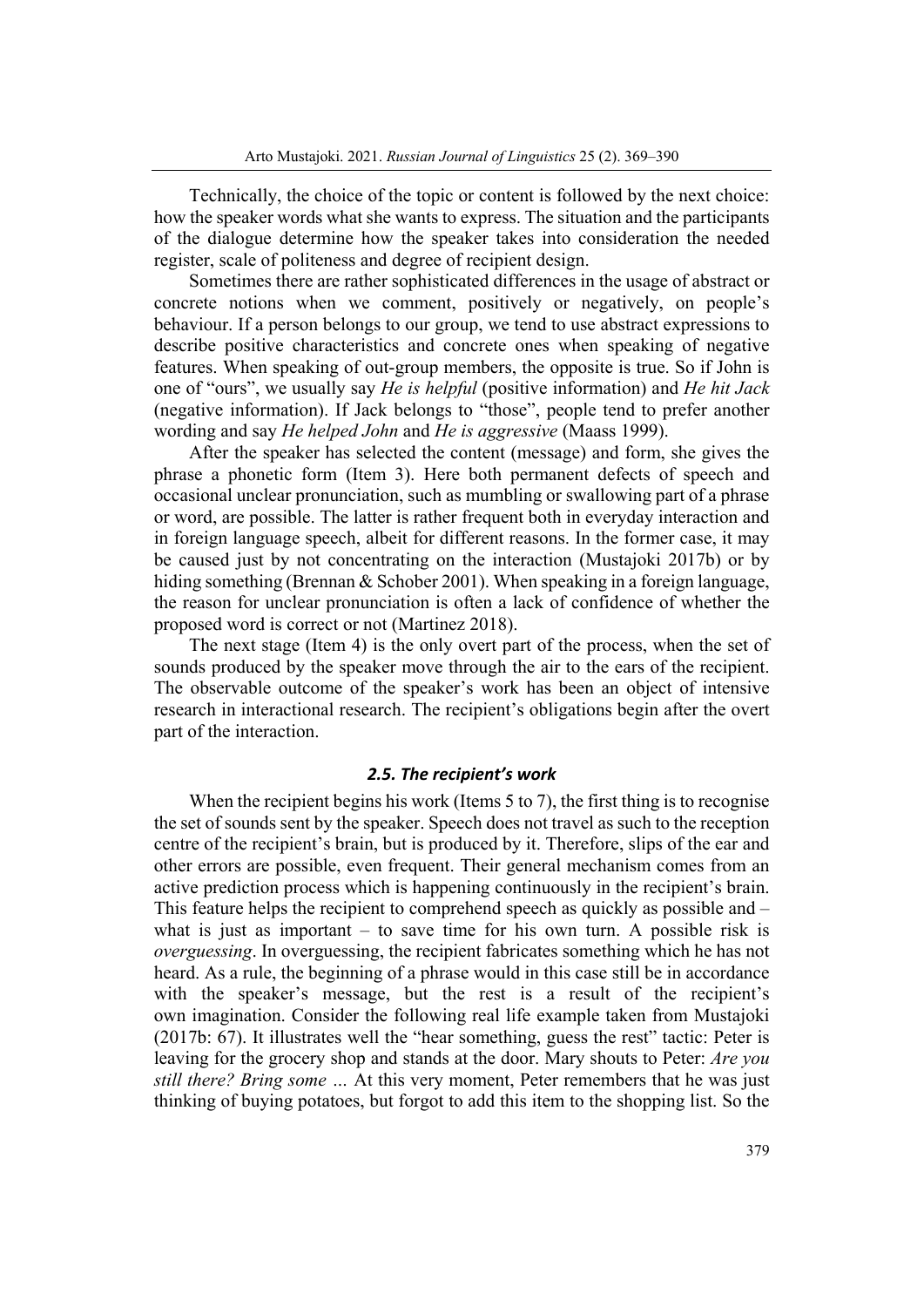word *potatoes* becomes activated in Peter's mind, and while Mary goes on to say *tomatoes*, Peter hears that as *potatoes* – and buys potatoes instead of tomatoes.

In cases where no mishearings occur, plenty of other factors jeopardise proper understanding. The first obstacle comes from the fact that the speaker's message is not always very clear. "Communicators are neither always *competent,* nor always *honest*", as Mazzarella and Pouscoulous put it (2020: 2, emphasis in the original). A further issue is caused by the mind wandering. Killingworth and Gilbert (2010) claim that the mind wanders on average 46.9% of the time people are awake. Obviously, it is easier for a recipient to be mentally absent from the current situation than for a speaker.

In most cases, the usage of indirect or underspecific speech with multiple meanings is not a big problem for understanding. If a father or mother says to their child who is going outside that the bin is full, their meaning is clear to both interlocutors – it is another issue whether the youngster wants to understand it literally and not as a request. Here is one example of the use of underspecific speech: if one says *John and Joan went to the cinema,* the phrase as such does not reveal that they went to the same showing of the same film at the same time and together, but 99% of real communication situations refer to such a situation.

Various mechanisms help the recipient to determine the real meaning in a speaker's message. One mechanism is to identify whether there is something behind the choice of the topic by the speaker. Consider the following situation. Mary reads aloud to Peter a piece of Internet news about good results in using zinc to treat a cold. This may sound like a rather neutral and innocent topic of speech. However, the topic may have a certain history in the interlocutors' lives. If the question of the effect of zinc has been discussed by them earlier, that would explain why the speaker has chosen this particular item among thousands of other possible pieces of news. Depending on the interlocutors' opinions about this issue, the speaker may want to say *As you see, I was right* or *It is awful that they publish such rubbish*. Sometimes the real purpose of raising a particular topic for discussion is not obvious and can remain unnoticed to both the recipient and an external observer.

The recipient has to decide the level of seriousness of the message he hears from the speaker. According to his interpretation, he then chooses a suitable way to react to the message. Let us suppose that a speaker has just arrived home after a working day (Mustajoki 2017b: 63). She says to her spouse sitting in the living room *Our boss is awful. He launches new ways to watch the effectiveness of our work all the time. I cannot stand it anymore.* The brain of the recipient makes a quick analyses of the situation. On this basis, he selects a reaction which seems to him the most suitable for this situation. Possible reactions are, for example, to say a few comforting words, to propose to her that he will make dinner tonight, to start discussing whether she should find another job or not to say anything. If we record such a situation, we see which of these reactions is realised, but we get no understanding about the motivations of this choice, for example, how it was influenced by earlier similar situations.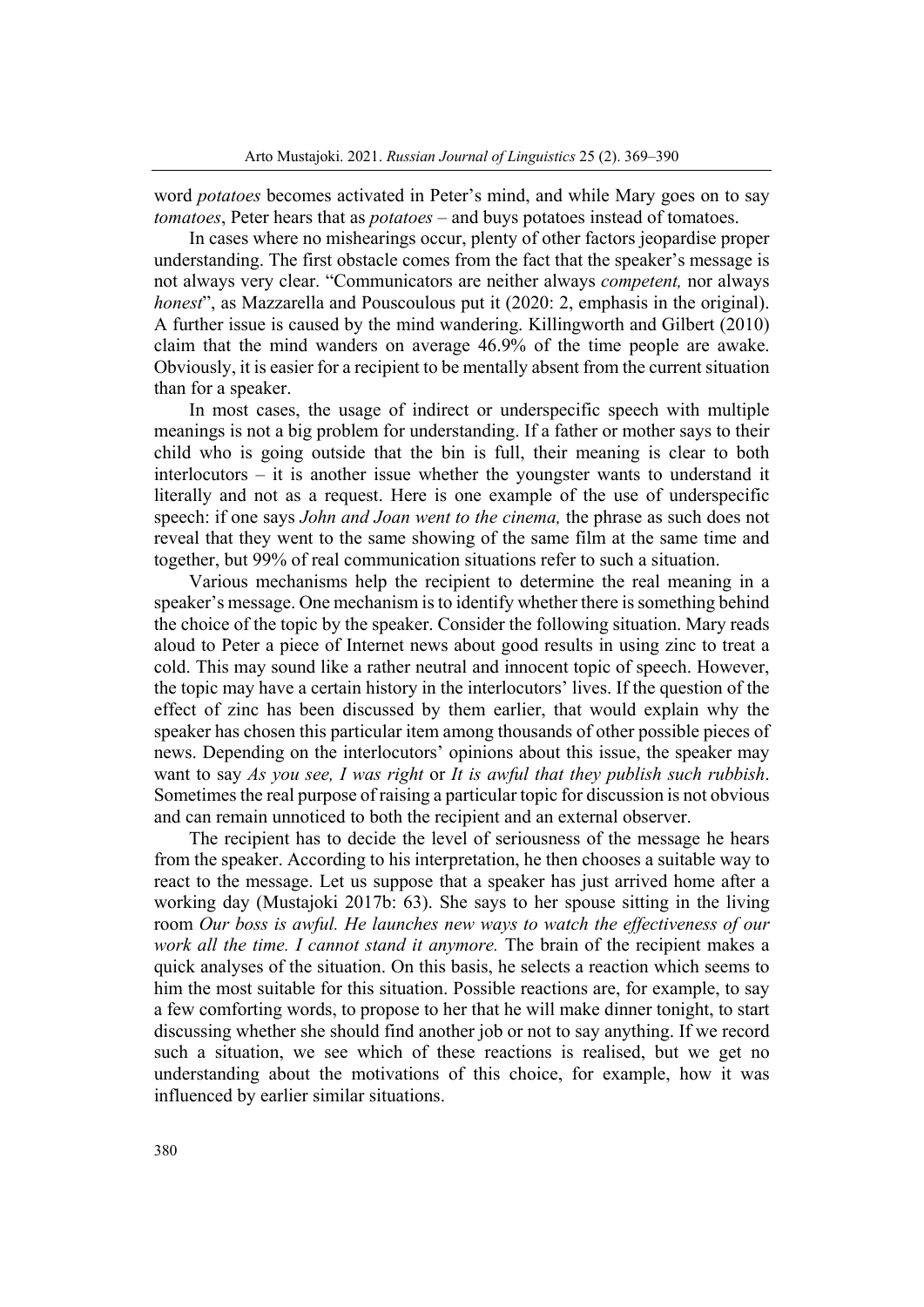An important task in the recipient's work comes from processing moments in which he does not fully understand what the speaker is trying to say (Roberts et al. 2016). Much experimental evidence and many examples of real communication show that recipients, in the case of non-understanding, ask for a clarification (see e.g. Macagno 2017, Gander 2018, Micklos et al. 2020 and the literature there). However, in everyday settings, this is often not the case. When the situation is not important to the recipient, he often leaves cases of non-understanding unsolved and misunderstandings unsettled (Linell 1995, Hinnenkamp 2001). There are several reasons for such an uncooperative "let-it-pass" strategy (Firth 2009). First, the topic and the content of the speaker's message do not interest the recipient, and there is no social pressure to be polite. Second, the recipient supposes that he will understand it later in the course of the conversation. Third, he thinks that has understood enough, for example, if the speaker tells him that she went on holiday in Palermo, the recipient knows that this is a city in Italy but does not know exactly where it is located. Fourth, the recipient does not want to show his ignorance. Such cases are a challenge for a researcher who is analysing the conversation, because he or she may not be able to identify the moments of non-understanding.

One mechanism called epistemic vigilance tries to detect the truthfulness of a message (Sperber et al. 2010, Mazzarella 2015, Padilla Cruz 2020). The mechanism takes into account the credibility of the speaker herself and the sources of information she is referring to. On the other hand, people often tend to approve halftruths, small deviations from the whole truth and even lies when it is profitable for themselves. Therefore, they are not against listening to juicy stories, flattering words and unjustified praises.

Item 7 demonstrates an additional important element of interaction, namely the question of the reference. This issue is a possible source of misunderstanding in all phrases which denote a certain object. Besides pronouns (*he, they, that*), included in these phrases are other deictic words (*here, now*), all common nouns (*a chair, a ball, my colleague*) and proper nouns (*Joan, Browns*). Misreference is one of the most frequent causes of miscommunication, especially in circumstances where people speak of very practical and situation-bound matters, as in family discourse (Mustajoki & Baikulova 2020).

## **3. Methodological pluralism**

By definition, scientific research is based on evidence. The task of a researcher is to collect data, to analyse it and then to present the results to the academic audience. Each research branch has its own accepted and established methods of collecting and analysing data. These methods also demark the limits of research, although the research community does not necessary notice this. Some methodological issues have already been discussed above. This section presents a short review of methods used in interactional research (for more on the taxonomy of research methods, see Mustajoki 2017a).

Let us start with **conversation analysis**, which probably is the most used method in interactional research. The main aim of conversational analysis is to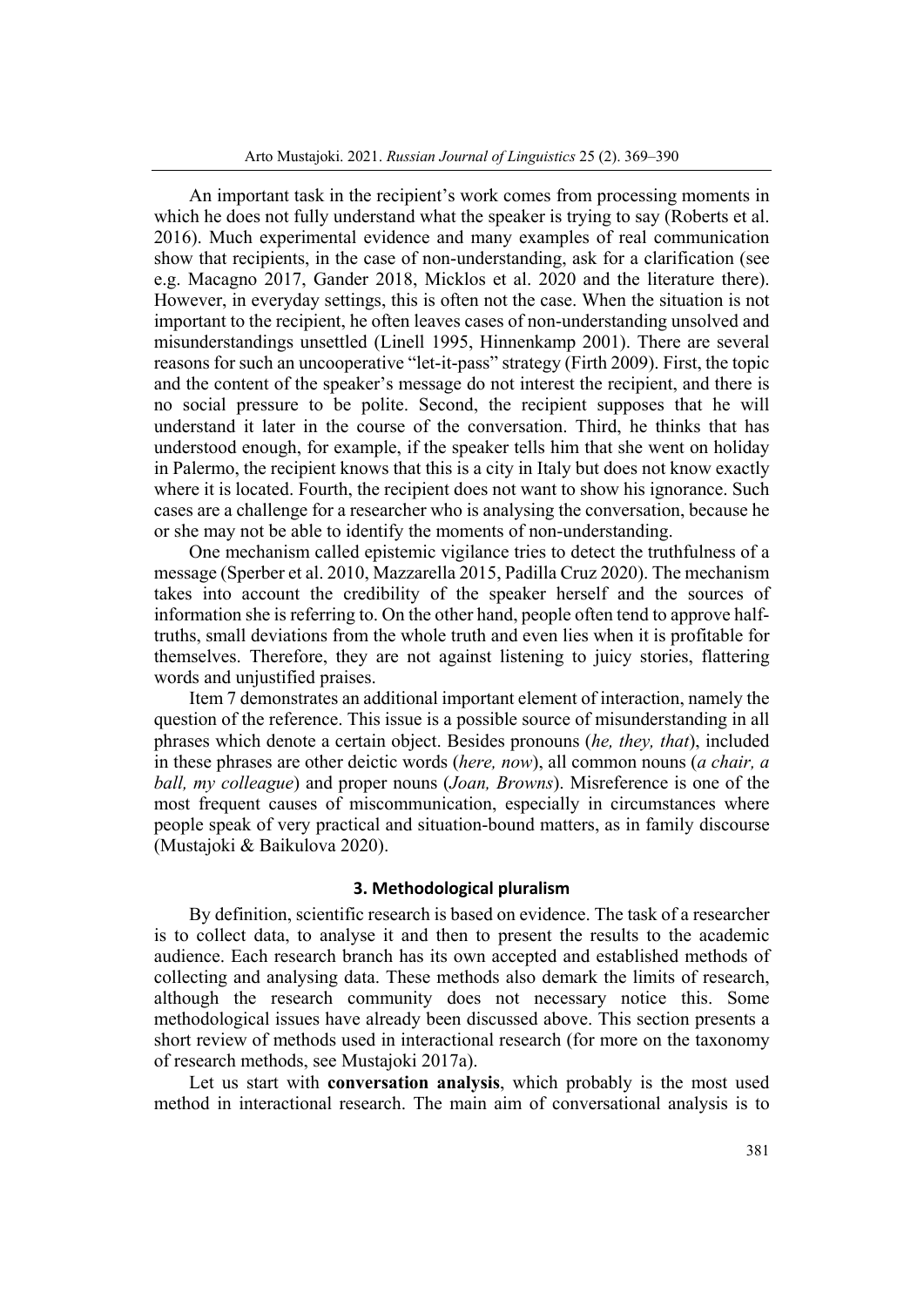reveal details of the way people interact. An in-depth examination of authentic materials has revealed the regular structures of dialogue, for example, the rules of turn-taking, repairs and preference organisation (see overviews in Mazeland 2006, Liddicoat 2007). In its strict form, conversational analysis concentrates only on the observable part of interaction. What follows from this is the rejection of any speculative reasoning about interlocutors' mental worlds or conjoined history – which often determine the successfulness of human encounters.

Conversational analysts, as a rule, concentrate on face-to-face dialogues. However, as the *One Speaker's Day* project of linguists based in St Petersburg shows, most interactional settings that people experience in their everyday life are unstructured, unplanned or even rather chaotic (Sherstinova 2015). If a researcher tries to identify them, a more sophisticated method is needed. The **Retrospective Commenting Method** is an attempt to tackle the weakness of other corpus-based methods by working on recorded one-day material later along with the informant. He or she can explain to the researcher what cannot be understood based only on the material. The method is quite laborious but enables a fuller picture of the factors influencing human interaction (Mustajoki & Sherstinova 2017).

Philosophically oriented "**armchair linguistics**" can be regarded as the opposite of corpus-oriented interactional research (see e.g. Jucker & Staley 2017). This label is given to the working method of linguists who merely rely on the intuition of a native speaker, practically, the intuition of the researcher her- or himself, and reject the usage of authentic materials. The intuitive knowledge of language serves as a laboratory where linguistic phenomena are tested. Noam Chomsky, the founder and greatest advocate of this approach, argues that going out of this box to the real world of interaction between people is not interesting, and even more: it is unscientific (cf. Andor 2004: 97, Mustajoki 2017a: 238). When armchair linguistics is used to study people's interactional practices, researchers create minimal pairs of phrases and contemplate their possible outcomes from the perspective of interlocutors involved in such a discussion. This method has, among others, opened our eyes to the problem of the distinction between "what is said" and "what is implicated/meant" and the common phenomenon usually discussed under the term *underdeterminacy* ("not all that is meant is said explicitly"; see reviews on these issues in Börjesson 2011, Haugh & Jaszczolt 2012, Carston 2013). The method gives us answers about the possible theoretical outcomes of ambiguous and vague expressions and constructions, but not about what actually happens in interaction. There is also a vast scale of implicitness. Compare *The car is dirty*  instead of *Please, wash the car* vs *The Browns bought an electric car* instead of *Let's buy an electric car.* 

The brain is the motor of interaction. Therefore, it is a surprise that results of **brain research** are, as a rule, ignored in studies on human interaction. As shown in Section 2, the limitations of the brain have a fundamental influence on the way people speak and comprehend. The need to save cognitive energy, or miserliness in human cognition as Stanovic (2018) puts it, causes problems when interlocutors do this in the wrong way.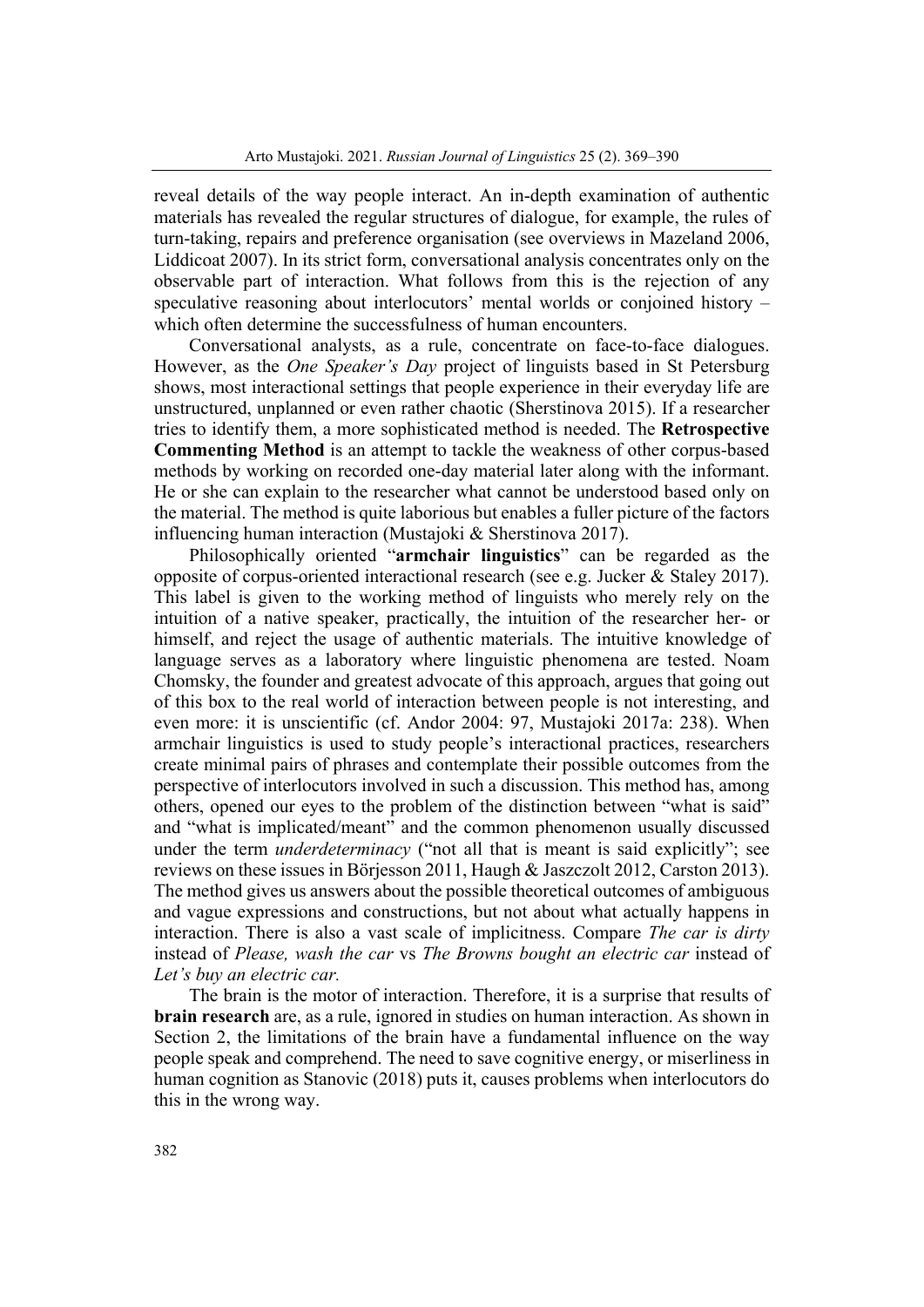**Psychological experiments** have also revealed dozens of cognitive biases such as the Linda problem or hindsight bias, which risk mutual understanding when they lead interlocutors astray in a very simple way, as shown for example in Kahneman (2011). If conversation analysis examines *how* people interact, psychological experiments can give answers about *why* people behave in the way they do. Through the eye-tracking method we can get evidence, for example, on how people handle ambiguous words (see e.g. Rabagliati & Roberton 2016). Another widely used method is the N400 test, which gives evidence on the way the brain tries to predict the coming text (see e.g. Teidt et al. 2020). N400 tests show, for example, how the brain relies on probabilities and can be momentarily confused if I say that *Grillasin makrilleja* 'I grilled mackerels' instead of saying that *Grillasin makkaroita* 'I grilled sausages'.

**Intercultural studies** have a long history in research on the influence of differences in knowledge, mentality, attitudes and values on mutual understanding (see an overview in Spencer-Oatey & Franklin 2009). In fact, these background factors are present in all types of interactional settings. People with different professions, confessions, hobbies and spheres of interests build their own cultures, which can include odd or unexpected elements. Even when interlocutors know each other well, there is a risk of a phenomenon called the *common ground fallacy*  (Keysar & Henly 2002, Mustajoki 2012, 2017b) or the false consensus effect (Clark 1996: 222): people overestimate their knowledge of the mental world of the recipient and do not conduct recipient design at all.

Ryan (2020) uses **guided interviews** to find out how L2 students learn to use referential words without causing misunderstandings. In a small study (Mustajoki 2006: 64–71), I collected people's **metalinguistic comments** about the way they interact. I was interested in instances where someone tells about how he or someone else has pretended to understand or not to understand. I found that people have good reasons to violate the principle of cooperation by being dishonest in their reactions.

**Ethnography**, the observation of interaction by a researcher, is sometimes the only way to get information about interaction. In fact, the largest Russian study on miscommunication is based on observations made by two linguists (Ermakova  $\&$ Zemskaya 1993). Being present in a set of communicative situations may be needed to understand the causes of communication failures. Consider the following situation from real life. A young man is going to move in with his girlfriend to their first common flat. His mother asks whether he needs something for the new home. He answers that a larger cooking pot would be nice. The mother says that they have an extra cooking pot in their summer cottage. She phones her father, who is living near the summer cottage, and asks him to go and get the cooking pot. He goes there but cannot find a single large cooking pot. He phones his daughter and tells her that. She asks him to send a photo of the pots he has found. After receiving the photos she realises that he has understood the size of the cooking pot incorrectly. This is not a "broken telephone" story because the message as such has not changed during the conversations. Thus, the cause of the communication failure is not mishearing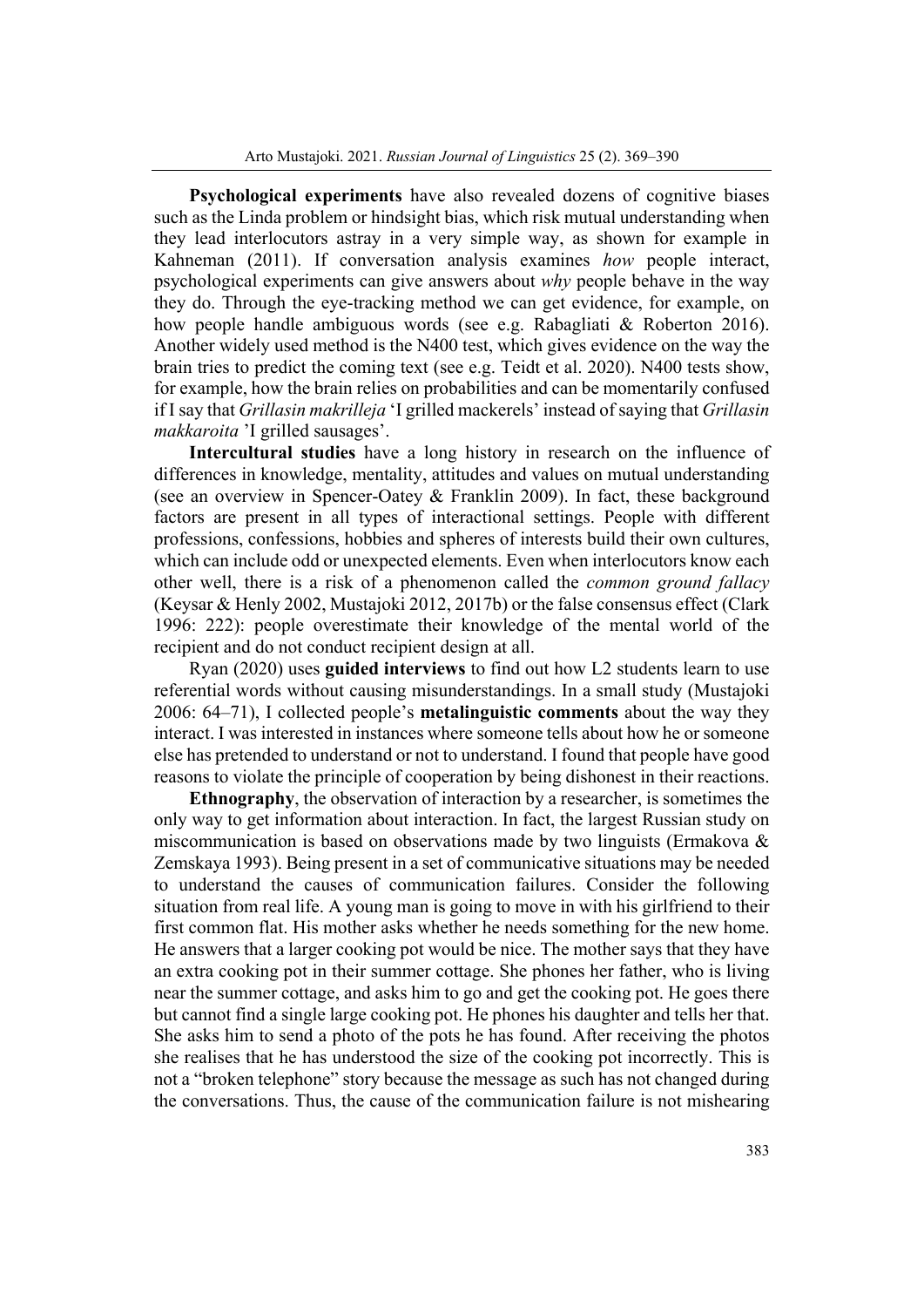or poor concentration on interaction, which are typical in everyday communication (Mustajoki & Baikulova 2020). The misunderstanding derives from the conceptual differences between the interlocutors. For a young couple, "a larger cooking" pot means more than one litre, perhaps three, while in normal speech it refers to a five litre, perhaps even a ten litre cooking pot. The mother who was involved in the situation understood it correctly, but her father used the common sense definition of the object.

This far-from-complete overview already shows the wide pluralism in the use of various methods and approaches in interactional research. Each of them enables learning something new about human interaction, but none are sufficient for understanding it fully.

## **4. Conclusion**

Human interaction is a very complex and multifaceted phenomenon. Therefore, if we want to understand the very essence of it, we have to approach it from different angles and apply the tools of various disciplines. The Multidimensional Model of Interaction provides a suitable framework for such phenomenon-driven research. It enables us to identify the factors influencing the course of interaction by providing instruments to answer not only *what*-questions but also *why-*questions. In this way we can deepen our understanding of the essence of human interaction.

In the contemporary world, researchers are under pressure to carry out research useful for people and society. Everything that helps us better understand problems in human interaction makes the world a better place to live. Therefore, linguists, together with psychologists, neuroscientists, sociologists, philosophers and anthropologists, should pay more attention to this issue despite its complexity – or in fact, because of its complexity.

**© Arto Mustajoki, 2021** 



This work is licensed under a Creative Commons Attribution 4.0 International License https://creativecommons.org/licenses/by/4.0/

#### **Acknowledgement**

This article is an output of a research project implemented as part of the Basic Research Program at the National Research University Higher School of Economics.

#### **REFERENCES**

- Andor, Jozsef. 2004. The master and his performance: An interview with Noam Chomsky, *Intercultural Pragmatics* 1 (1). 93–111.
- Bara, Bruno G. 2011. Cognitive pragmatics: The mental process of communication. *Intercultural Pragmatics* 8 (3). 443–485. DOI: https://doi.org/10.1515/IPRG.2011.020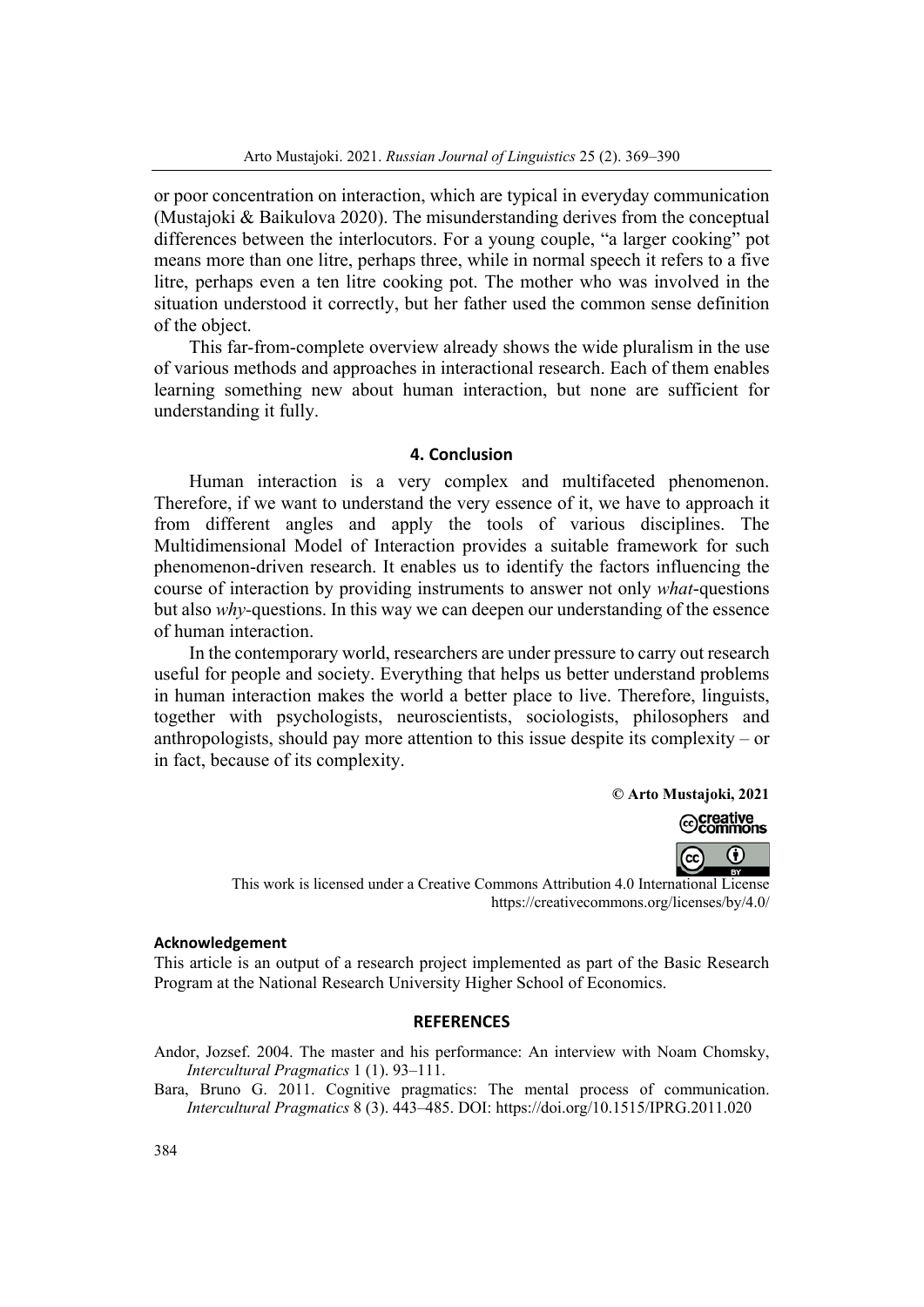- Bargh, John A. & Tanya L. Chartrand. 1999. The unbearable automaticity of being. *American Psychologist* 54. 462–476.
- Blokpoel, Mark, Marlieke van Kesteren, Arjen Stolk, Pim Haselager, Ivan Toni & Iris van Rooij. 2012. Recipient design in human communication: Simple heuristics or perspective taking? *Frontiers of Human Neuroscience* 6, article 253. DOI: https://doi.org/ 10.3389/fnhum.2012.00253
- Börjesson, Kristin. 2011. *The Notions of Literal and Non-literal Meaning in Semantics and Pragmatics*. Dr. Dissertation. Universität Leipzig.
- Bremer, Katrina & Margaret Simonot. 1996. Preventing problems of understanding. In Katharina Bremer, Peter Broeder, Celia Roberts, Margaret Simonot & Marie-Thérèse Vasseur (eds.), *Achieving understanding: Discourse in intercultural encounters*, 159–180. London: Longman.
- Brennan, Susan E. & Michael Schober. 2001. How listeners compensate for disfluencies in spontaneous speech. *Journal of Memory and Language* 44. 274–296. DOI: https://doi.org/ 10.1006/jmla.2000.2753
- Carston, Robyn. 2013. Word meaning, what is said and explicature. In Carlo Penco & Filippo Domaneschi (eds.), *What is said and what is not*, 175–204. Stanford: CSLI Publications.
- Clark, Herbert H. 1996. *Using Language.* Cambridge: Cambridge University Press.
- Clark, Herbert H. & Meredyth A. Krych. 2004. Speaking while monitoring addressees for understanding. *Journal of Memory and Language* 50. 62–81. DOI: https://doi.org/ 10.1016/j.jml.2003.08.004
- Cooney, Gus, Adam M. Mastroianni, Nicole Abi-Esber & Alison Wood Brooks. 2020. The many minds problem: disclosure in dyadic versus group conversation. *Current Opinion in Psychology* 31. 22–27. DOI: https://doi.org/10.1016/j.copsyc.2019.06.032
- Do, Monica L., Anna Papafragou & John Trueswell. 2020. Cognitive and pragmatic factors in language production: Evidence from source-goal motion events. *Cognitio* 205. 10477. DOI: https://doi.org/10.1016/j.cognition.2020.104447
- Dobrick, Martin. 1985. *Gegenseitiges (Miss-)Verstehen in der dyadischen Kommunikation* [Mutual (mis)understanding in a dyadic communication]. Münster: Aschendorff.
- Epley, Nicholas. 2008. Solving the (real) other minds problem. *Social and Personality Psycholog*y *Compass* 2 (3). 1455–1474.
- Ermakova, Olga & Elena A. Zemskaya. On constructing a typology of communicative failures on the basis of authentic Russian material. In E.A. Zemkaya (ed.), *The Russian language and its functioning: a communicative-pragmatic aspect*, 90–157. Moscow: Nauka. (In Russ.)
- Falkner, Wolfgang. 1997. *Verstehen, Missverstehen und Missverständnisse: Untersuchungen an einem Korpus englischer und deutscher Beispiele* [Understanding, misunderstanding and miscommunication: studies on the basis of corpus with English and German instances]. Tübingen: Niemayer.
- Firth, Alan. 2009. The lingua franca factor. *Intercultural Pragmatics* 6 (2). 147–170. DOI: https://10.1515/IPRG.2009.009
- Fiske, Susan T., Lasana T. Harris, Ann Marie Russell & Nicole Shelton. 2009. Divergent social, realities, depending on where you sit: Perspectives from the stereotypes content model. In Stéphanie Demoulin, Jacques-Philippe Leyens & John F. Dovidio (eds.), *Intergroup misunderstandings: Impact of divergent social realities*, 173–189. New York & London: Routledge.
- Gallois, Cindy, Tania Ogay & Howard Giles. 2005. Communication Accommodation Theory: A look back and a look ahead. In William B. Gudykunst (eds.), *Theorizing about intercultural communication,* 121–148. Thousand Oaks: Sage.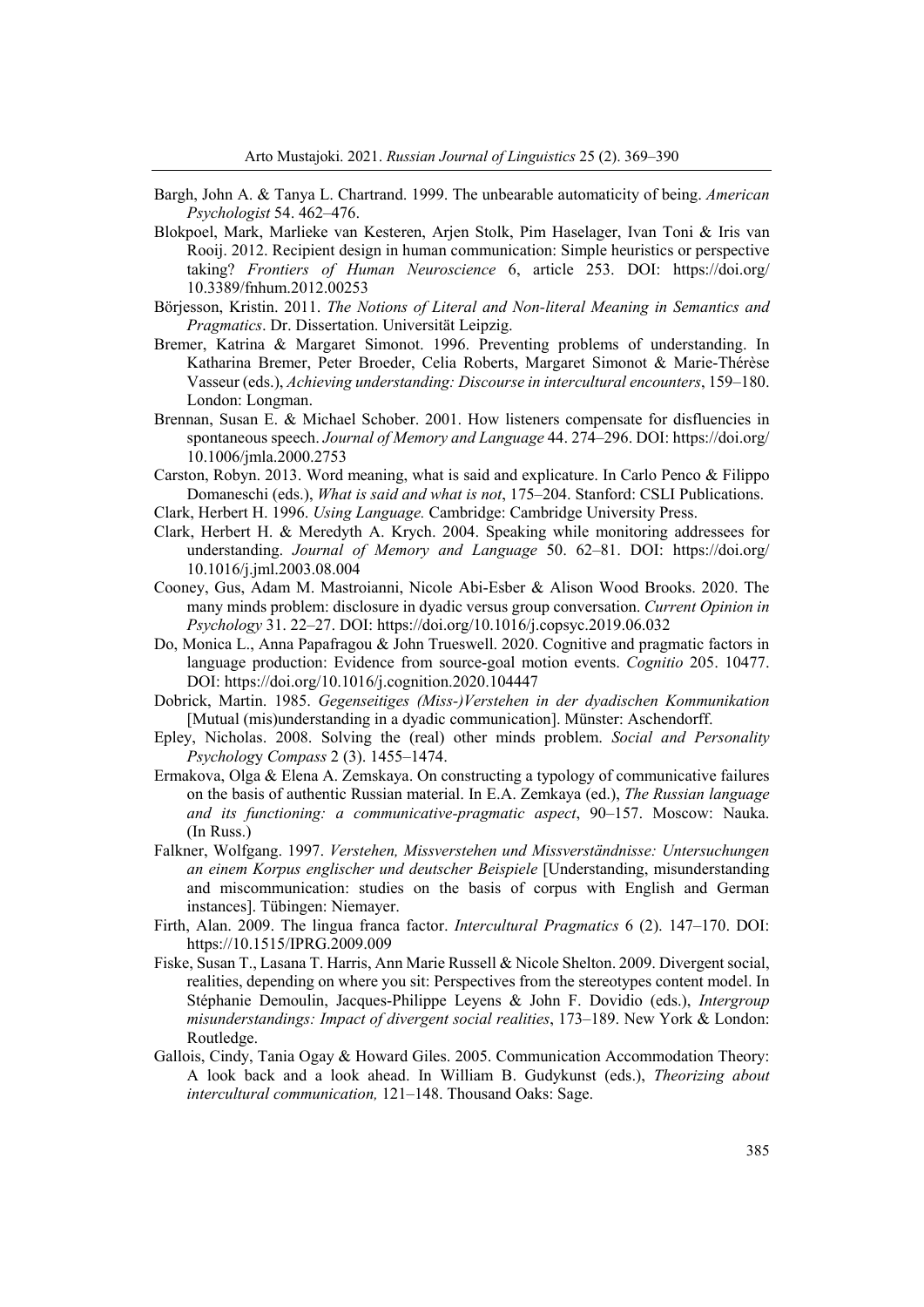- Gander, Anna Jia. 2018. *Understanding in Real-Time Communication: Micro-Feedback and Meaning Repair in Face-to-Face and Video-Mediated Intercultural Interactions.* PhD Dissertation. University of Gothenburg. Dept. of Applied Information Technology.
- Gasiorek Jessica, Cindy Gallois, Herbert Pierson, Jon F. NussBaum & Jake Harwood. 2019. Advanced theory in language, communication, and intergroup relations. In Jake Harwood, Jessica Gasiorek, Herbert Pierson, Jon F. NussBaum & Cidy Gallois (eds.), *Language, communication, and intergroup relations: A celebration of the scholarship of Howard Giles*, 291–305. New York & London: Routledge.
- Gilbert, Daniel T., Brett W. Pelham & Douglas S. Krull. 1988. On cognitive busyness: When person perceivers meet persons perceived. *Journal of Personality and Social Psychology* 54 (5). 733–740.
- Gray, Heather M., Kurt Gray & Daniel M. Wegner. 2007. Dimensions of mind perception. *Science* 315, 619. DOI: https://doi.org/10.1126/science.1134475
- Greenwald, Anthony G. & Mahzarin R. Banaji. 1995. Implicit social cognition: Attitude, self-esteem, and stereotypes. *Psychological Review* 102 (1). 4–27.
- Grice, H. Paul. 1975. Logic and conversation. In Peter Cole & Jerry L. Morgan (eds.), *Syntax and Semantics*, vol. 3: *Speech Acts*. 41–58. New York: Academic Press.
- Haugh, Michael & M. Jaszczolt Kasia. 2012. Speaker intentions and intentionality. In Allan Keith & Kasia M. Jaszczolt (eds.), *The Cambridge handbook of pragmatics*, 87–112. Cambridge: Cambridge University Press.
- Hautamäki, Antti. 2020*. A New Approach to Epistemological Relativism based on the Concept of Points of View.* Helsinki: Springer.
- Hinnenkamp, Volker. 2001. Constructing misunderstanding as a cultural event. In Aldo di Luzio, Susanne Günthner & Franca Orletti (eds.), *Culture in communication: Analyses of intercultural situations*, 211–243. Amsterdam/Philadelphia: John Benjamins.
- Horton, William S. & Richard J. Gerrig. 2002. Speakers' experiences and audience design: knowing *when* and knowing *how* to adjust utterances to addressees. *Journal of Memory and Language* 47 (4). 589–606. DOI: https://doi.org/10.1016/S0749-596X(02)00019-0
- Jucker, Andreas H. & Larssyn Staley. 2017. (Im)politeness and developments in methodology. In Jonathan Culpeper, Michael Haugh & Dániel Kádár (eds.), *The Palgrave handbook of linguistic (im)politeness*, 403–429. Palgrave, London.
- Kahneman, Daniel. 2011. *Thinking, Fast and Slow.* London: Penguin Books.
- Kecskes, Istvan. 2010. The paradox of communication: A socio-cognitive approach. *Pragmatics and Society* 1 (1). 50–73. DOI: https://doi.org/10.1075/ps.1.1.04kec
- Kecskes, Istvan. 2017. Implicitness in the use of situation-bound utterances: From lexis to discourse. In Piotr Cap & Marta Dynel (eds.), *Implicitness: From lexis to discourse*, 201–215. Amsterdam / Philadelphia: Benjamins.
- Kecskes, Istvan & Fenghui Zhang. 2009. Activating, seeking, and creating common ground: A socio-cognitive approach. *Pragmatics & Cognition* 17 (2). 331–355. DOI: https://doi.org/ 10.1075/p&c.17.2.06kec
- Keysar, Boaz. 2008. Egocentric processes in communication and miscommunication. In Istvan Kecskes & Jacob Mey (eds.), *Intention, common ground and the egocentric speakerhearer*, 277–296. Berlin: Mouton de Gruyter.
- Keysar, Boaz & Anne S. Henly. 2002. Speakers' overestimation of their effectiveness. *Psychological Science* 13. 207–212.
- Killingsworth, Matthew & Daniel T. Gilbert. 2010. A wandering mind is an unhappy mind. *Science* 330. 932. DOI: https://doi.org/10.1126/science.1192439
- Kruger, Justin, Nicolas Epley, Jason Parker & Zhi-Wen Ng. 2005. Egocentrism over e-mail: Can we communicate as well as we think. *Journal of Personality and Social Psychology*  89 (6). 925–936. DOI: https://doi.org/10.1037/0022-3514.89.6.925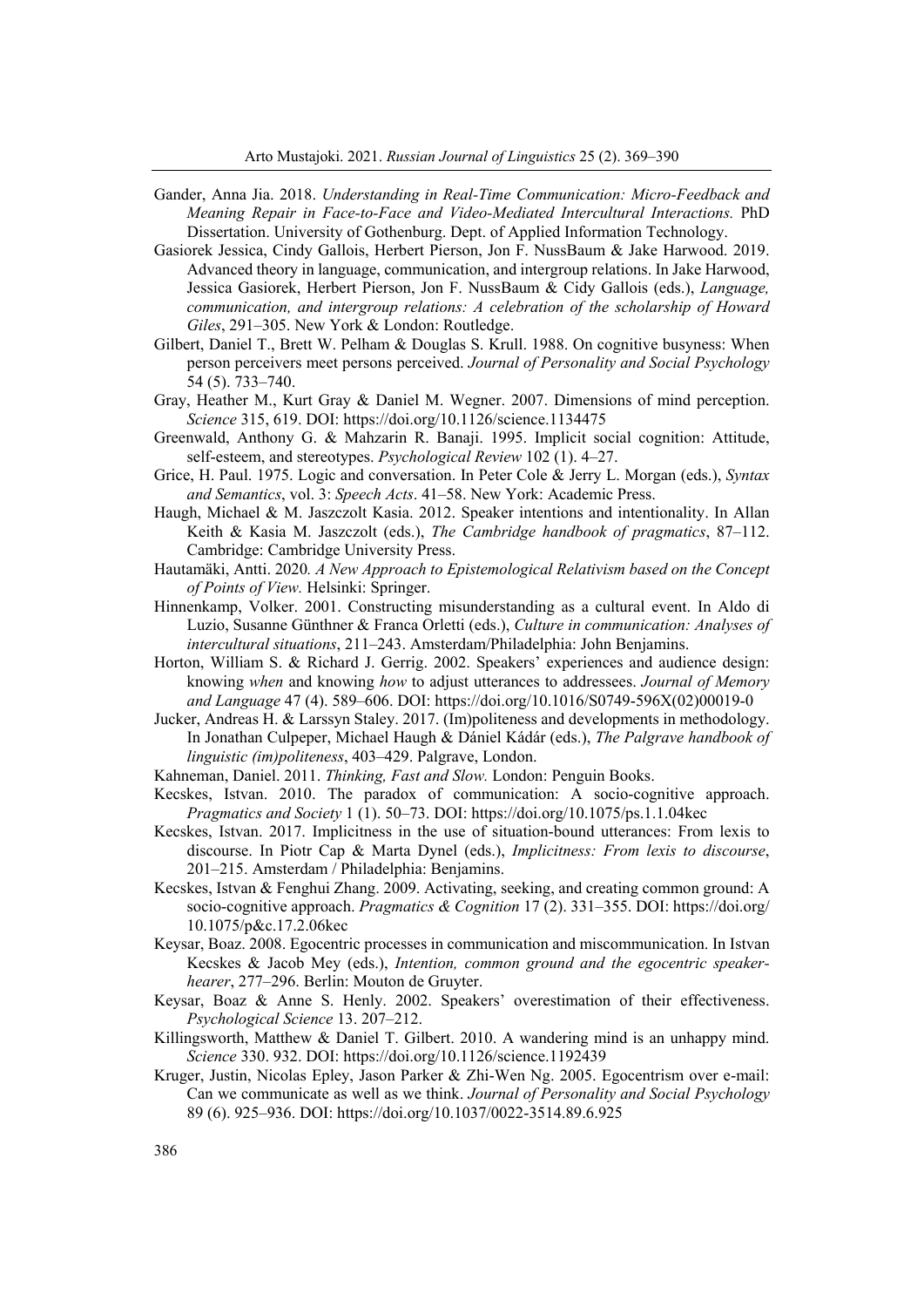Liddicoat, Anthony J. 2007. *An Introduction to Conversation Analysis*. London: Continuum.

- Linell, Per. 1995. Troubles with mutualities: Towards a dialogical theory of misunderstanding and miscommunication. In Ivana Marková, Carl Graumann & Klaus Foppa (eds.), *Mutualities in dialogue* 176–213. Cambridge: University Press.
- Maass, Anne. 1999. Linguistic intergroup bias: Stereotype perpetuation through language. *Advances in Experimental Social Psychology* 31. 79–121.
- Macagno, Fabricio. 2017. Evidence and presumptions for analysing and detecting misunderstandings. *Pragmatics & Cognition* 24 (2). 263–296. DOI: https://doi.org/ 10.1075/pc.17034.mac
- Mackenzie, J. Lachan & Laura Alba-Juez (eds.). 2019. *Emotion in Discourse.* Amsterdam: John Benjamins.
- Martinez, Elyssa Kay V. 2018. A corpus-based analysis of tertiary students' communication strategies. *International Journal of Trend in Scientific Research and Development* 3 (1). 760–766.
- Mazeland, Harrie. 2006. Conversation analysis. In Keith Brown (eds.), *Encyclopedia of language & linguistics*, 2nd edn., volume 3, 153–163. Oxford: Elsevier.
- Mazzarella, Diana. 2013. 'Optimal relevance' as a pragmatic criterion: the role of epistemic vigilance. *UCL Working.Papers. Linguist* 25. 20–45.
- Mazzarella, Diana. 2015. Pragmatic and epistemic vigilance: The development of sophisticated interpretative strategies. *Croatian Journal of Philosophy* 15 (44). 183–199.
- Mazzarella, Diana & Nausicaa Pouscoulous. 2020. Pragmatics and epistemic vigilance: A developmental perspective. *Mind & Language* 24 (2). 263–296.
- Micklos, Ashley, Bradley Walker & Nicolas Fay. 2020. Are people sensitive to problems in communication? *Cognitive Science* 44. e12816.
- Mustajoki, Arto. 2006. The Integrum Database as a powerful tool in research on contemporary Russian. In Galina Nikiporec-Takigava (eds.), *Integrum: tochnye metody i gumanitarnye nauki*, 50–75. Moscow: Letnij sad.
- Mustajoki, Arto. 2012. A Speaker-oriented multidimensional approach to risks and causes of miscommunication. *Language and Dialogue* 2. 216–242. DOI: https://doi.org/10.1075/ ld.2.2.03mus
- Mustajoki, Arto. 2013. Risks of miscommunication in various speech genres. In Elena Borisova & Olga Souleimanova (eds.), *Understanding by communication*, 33–53. Cambridge: Cambridge Scholars Publishing. https://helda.helsinki.fi/bitstream/handle/10138/39226/ Risks of miscommunication in various speech genres.pdf?sequence=2
- Mustajoki, Arto. 2017a. The issue of theorizing: Object-of-study and methodology. In Edda Weigand (ed.), *Language and dialogue: A handbook of key issues in the field*, 234–250. New York: Routledge. https://helda.helsinki.fi/handle/10138/297726
- Mustajoki, Arto. 2017b. Why is miscommunication more common in everyday life than in lingua franca conversation? In Istvan Kecskes & Stavros Assimakopoulos (eds.), *Current issues in intercultural pragmatics* (Pragmatics and Beyond New Series), 55–74. Amsterdam/Philadephia: John Benjamins. DOI: https://doi.org/10.1075/pbns.274
- Mustajoki, Arto & Alla Baikulova. 2020. The risks of misunderstandings in family discourse: home as a special space of interaction. *Language and Dialogue* 10 (3). 340–368. DOI: https://doi.org/10.1075/ld.00074.mus
- Mustajoki, Arto & Tatiana Sherstinova. 2017. The "Retrospective Commenting Method" for longitudinal recordings of everyday speech. In Alexey Karpov, Rodmonga Potapova & Iosif Mporas (eds.), *SPECOM 2017, Lecture Notes in Artificial Intelligence,*  vol. 10458, 1–9. NewYork: Springer. https://link.springer.com/chapter/10.1007/978-3- 319-66429-3\_71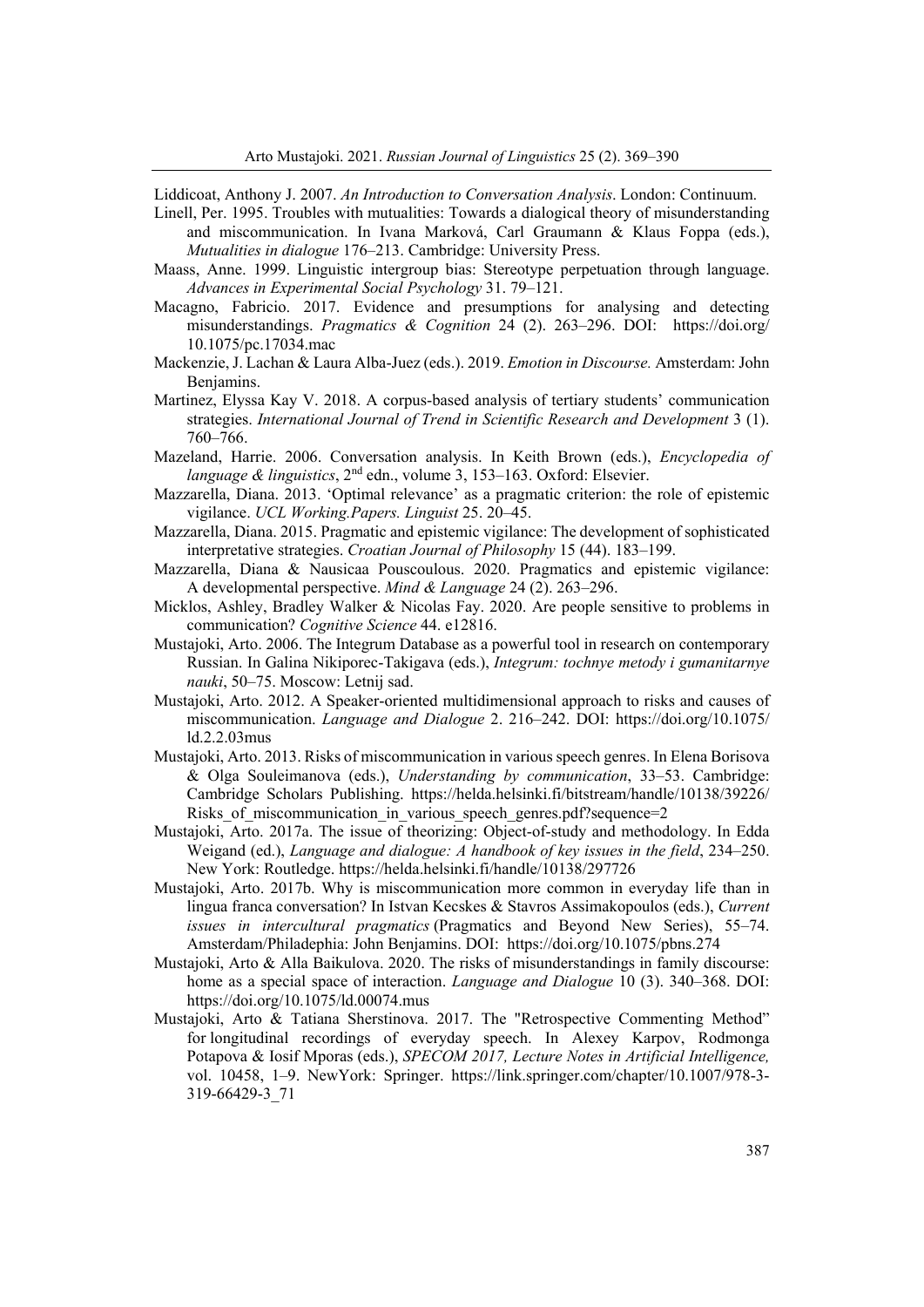- Mustajoki, Arto, Tatiana Sherstinova & Ulla Tuomarla. 2018. Types and functions of pseudodialogues. In Edda Weigand & Istvan Kecskes (eds.), *From Pragmatics to Dialogue,* 189–215. Amsterdam / Philadephia: John Benjamins.
- Newman-Norlund, Sarah E., Matthijs L. Noordzij, Roger D. Newman-Norlund, Inge A.C. Volman, Jan Peter de Ruiter, Peter Hagoort & Ivan Toni. 2009. Recipient design in tacit communication. *Cognition* 111. 46–54. DOI: https://doi.org/10.1016/j.cognition. 2008.12.004
- Nickerson, Raymond S. 1999. How we know and sometimes misjudge what others know: Imputing one's own knowledge to others. *Psychological Bulletin* 125 (6). 737–759.
- Padilla Cruz, Manuel. 2018. Pragmatic competence injustice. *Social Epistemology* 32 (3). 143–163.
- Padilla Cruz, Manuel. 2020. Evidential particles and epistemic vigilance. In Agnieszka Piskorska (ed.), *Relevance Theory, Figuration, and Continuity in Pragmatics,* 69–83. Amsterdam (Philadelphia): John Benjamins.
- Palomares, Nicholas A., Howard Giles, Jordan Soliz & Cindy Gallois. 2016. Intergroup accommodation, social categories, and identities. In Howard Giles (eds.), *Communication Accommodation Theory: Negotiating Personal Relationships and Social Identities Across Contexts,* 123–151. Cambridge: Cambridge University Press.
- Peräkylä, Anssi & Marja-Leena Sorojen (eds.). 2012. *Emotion in Interaction.* Oxford: Oxford University Press.
- Pierce-Grove, Ri. 2016. Conclusion: Making the new status quo: social media in education. In Christine Greenhow, Julia Sonnevend & Colin Agur (eds.), *Education and Social Media: Toward a Digital Future*, 239–246, Cambridge (Massachusetts), London: The MIT Press.
- Polikarpov, A. O. 2012. On systemic relationship in the active part of word comprehension by individuals and society. In N. D. Golev (ed.), *Everyday Metalinguistic Cognition: Ontological and Gnoseological Aspects*, vol. 4, 175–189. Kemorovo: Kemerovskii gos. universitet. (In Russ.)
- Rabagliati, Hugh & Alexander Robertson. 2016. How do children learn to avoid referential ambiguity? Insights from eyetracking. *Journal of Memory and Language* 94. 15–27. DOI: https://doi.org/10.1016/j.jml.2016.09.007
- Rakić, Tamara & Anne Maass. 2019. Communicating between groups, communicating about groups. In Jake Harwood, Jessica Gasiorek, Herbert Pierson, Jon F. NussBaum & Cindy Gallois (eds.), *Language, Communication, and Intergroup Relations: A Celebration of the Scholarship of Howard Giles*, 66–97. New York & London: Routledge.
- Roberts, Gareth, Benjamin Langstein & Bruno Galantucci. 2016. (In)sensitivity to incoherence in human communication. *Language & Communication* 47. 15–22. DOI: https://doi.org/ 10.1016/j.langcom.2015.11.001
- Roßnagel, Christian. 2000. Cognitive load and perspective-taking: Applying the automatic controlled distinction to verbal communication. *European Journal of Social Psychology* 30 (3). 429–445.
- Ryan, Jonathon. 2020. Under-explicit and minimally explicit reference: Evidence from a longitudinal case study. In Jonathon Ryan & Peter Crosthwaite (eds.), *Referring in a Second Language: Studies on Reference to Person in a Multilingual World,* 100–118. London: Routledge.
- Sacks, Harvey & Emmanuel A. Schegloff, 1979. Two preferences in the organization of reference to persons in conversation and their interaction. In George Psathas (eds.), *Everyday Language,* 15–21. New York: Irvington.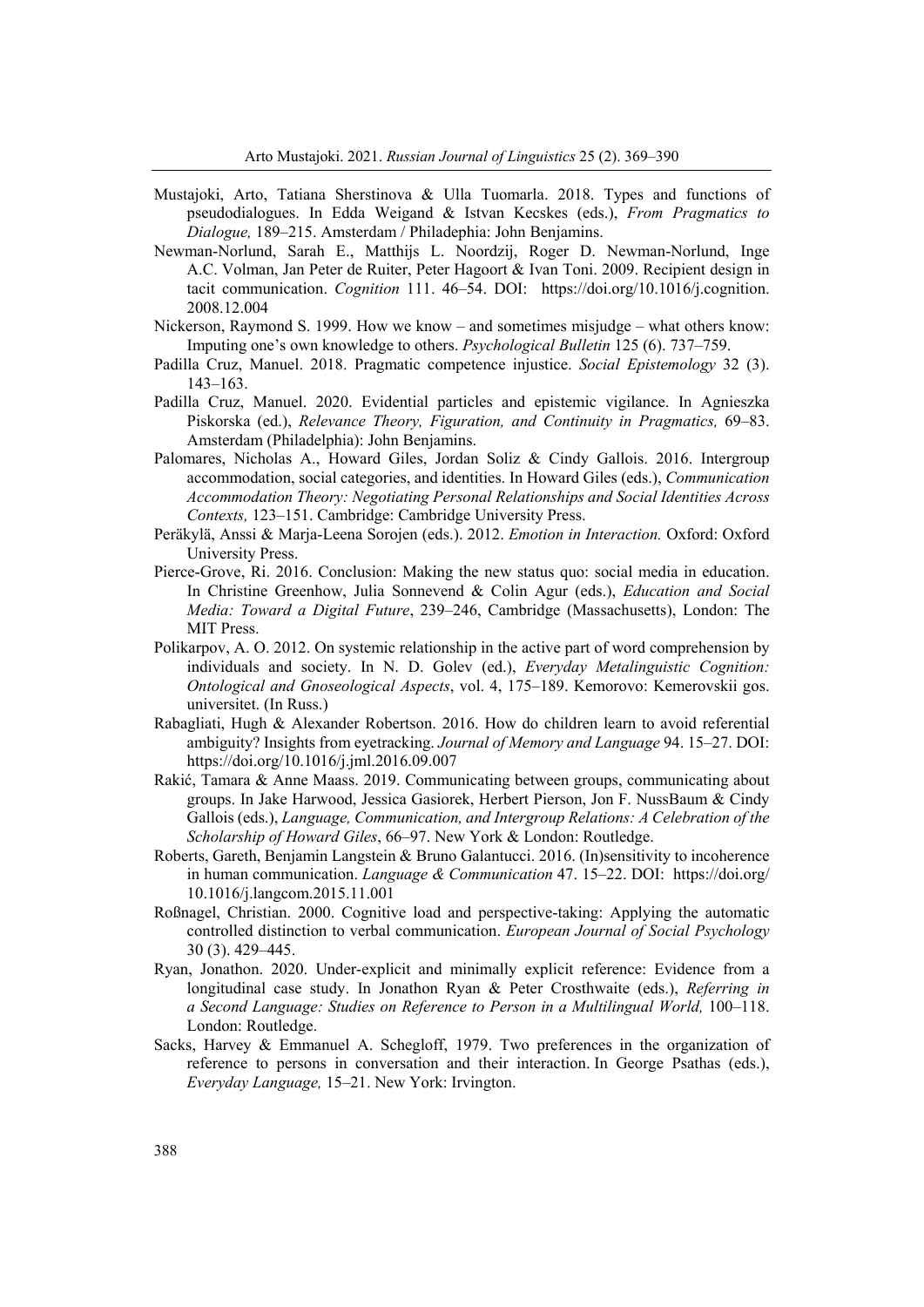- Sherstinova, Tatiana. 2015. Macro episodes of Russian everyday oral communication: Towards pragmatic annotation of the ORD speech corpus. In Alexey Ronzhin, Rodmonga Potapova & Nikos Fakotakis (eds.), *Speech and computer, SPECOM 2015. Lecture Notes in Computer Science,* vol. 9391, 268–276. New York: Springer.
- Spencer-Oatey, Helen & Peter Franklin. 2009. *Intercultural Interaction: A Multidisciplinary Approach to Intercultural Communication*. Palgrave: MacMillian.
- Sperber, Dan & Deirdre Wilson (1986/1995). *Relevance: Communication and Cognition.*  Oxford: Blackwell.
- Sperber, Dan, Fabrice Clément, Christophe Heintz, Olivier Mascaro, Hugo Mercier, Gloria Origgi & Deirdre Wilson. 2010. Epistemic vigilance. *Mind and Language* 25 (4). 359–393.
- Stanovich, Keith E. 2018. Miserliness in human cognition. The interaction of detection, override and mindware. *Thinking & Reasoning* 24 (3). 423–444. DOI: https://doi.org/ 10.1080/13546783.2018.1459314
- Stevanovic, Melisa & Anssi Peräkylä, 2012. Deontic authority in interaction: the right to announce, propose and decide. *Research on Language & Social Interaction* 45 (3). 297–321. DOI: https://doi.org/10.1080/08351813.2012.699260
- Tiedt, Hannes O., Felicitas Ehlen & Fabian Klostermann. 2020. Age-related dissociation of N400 effect and lexical priming. *Scientific reports* 10**,** 20291. doi.org/10.1038/s41598- 020-77116-9
- Todd, Andrew R., Matthias Forstmann, Pascal Burgmer, Alison Wood-Brooks & Adam D. Galinsky. 2015. Anxious and egocentric. How specific emotions influence perspective taking. *Journal of Experimental Psychology-General* 144 (2). 374–391. DOI: https://doi.org/10.1037/xge0000048
- Van Dijk, Teun A. 2006. Discourse, context and cognition. *Discourse Studies* 8. 159–176.
- Vogels, Jorrig, David M. Howcroft, Elli Tourtouri & Vera Demberg. 2020. How speakers adapt object descriptions to listeners under load. *Language, Cognition and Neuroscience* 35 (1). 78–92. DOI: https://doi.org/10.1080/23273798.2019.1648839
- Waytz, Adam, Kurt Gray, Nicholas Epley & Daniel M. Wegner. 2010. Causes and consequences of mind perception. *Trends in Cognitive Sciences* 14. 383–88. DOI: https://doi.org/10.1016/j.tics.2010.05.006
- Weigand, Edda. 2004. Emotions: The simple and the complex. In Edda Weigand (eds.), *Emotions in dialogic interaction*, 3–31. Amsterdam/Philadelphia: John Benjamins.
- Weigand, Edda. 2011. Paradigm changes in linguistics: from reductionism to holism. *Language Sciences* 33. 544–549. DOI: https://doi.org/10.1016/j.langsci.2011.04.031

#### **Internet resources**

UIA 2000 *Encyclopedia of World Problems and Human Potential.* http://encyclopedia. uia.org/en (accessed: 25 February 2021).

## **Article history:**

Received: 10 February 2021 Accepted: 25 April 2021

#### **История статьи:**

Дата поступления в редакцию: 10 февраля 2021 Дата принятия к печати: 25 апреля 2021